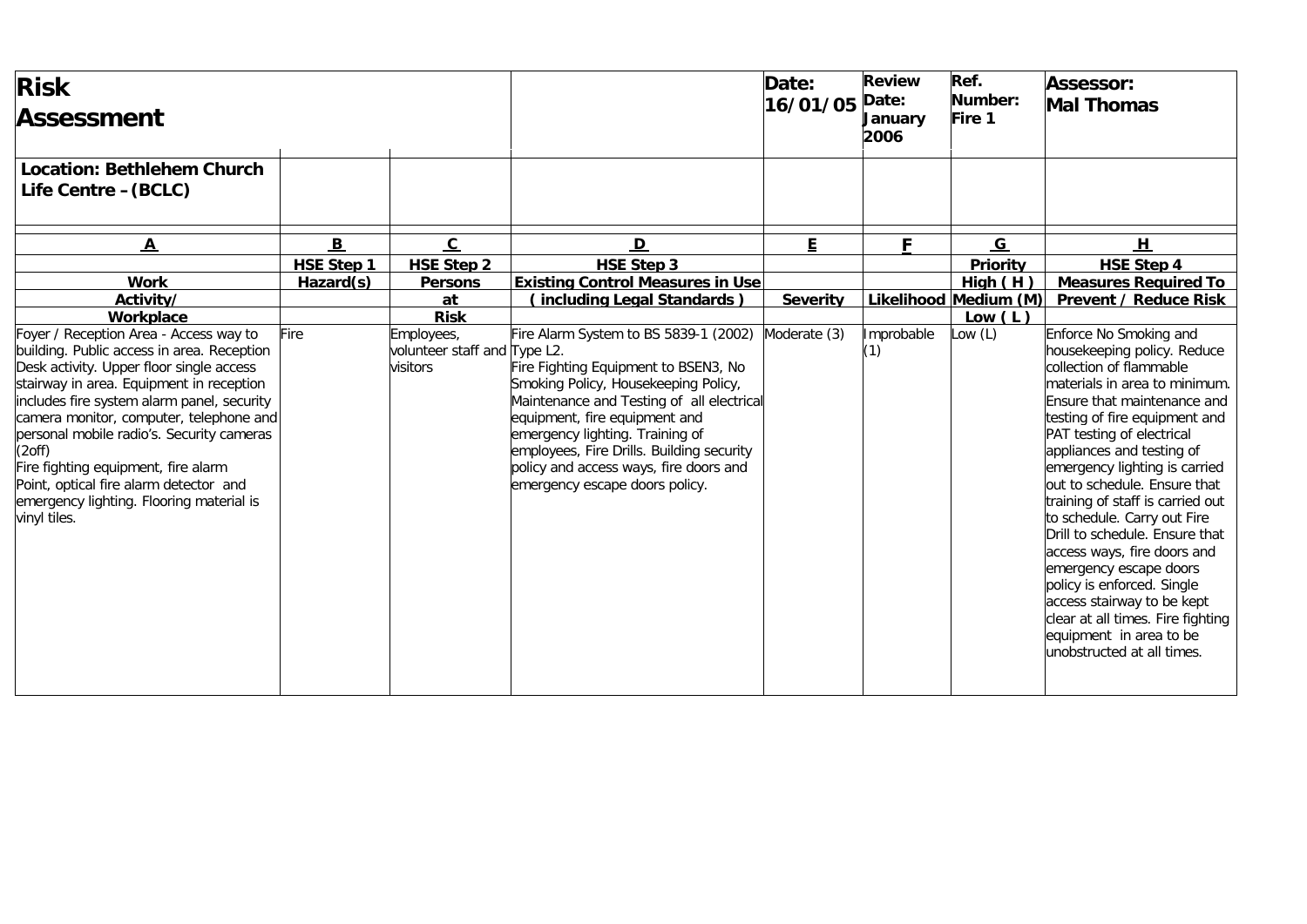| <b>Risk</b><br><b>Assessment</b>                                                                                                                                                                                                                                                                                                                                                                                                                                                                             |                   |                                                         |                                                                                                                                                                                                                                                                                                                                                                                                                                                  | Date:<br>16/01/05 | <b>Review</b><br>Date:<br><b>Januarv</b><br>2006 | Ref.<br>Number:<br>Fire 1 | Assessor:<br><b>Mal Thomas</b>                                                                                                                                                                                                                                                                                                                                                                                                                                                                                  |
|--------------------------------------------------------------------------------------------------------------------------------------------------------------------------------------------------------------------------------------------------------------------------------------------------------------------------------------------------------------------------------------------------------------------------------------------------------------------------------------------------------------|-------------------|---------------------------------------------------------|--------------------------------------------------------------------------------------------------------------------------------------------------------------------------------------------------------------------------------------------------------------------------------------------------------------------------------------------------------------------------------------------------------------------------------------------------|-------------------|--------------------------------------------------|---------------------------|-----------------------------------------------------------------------------------------------------------------------------------------------------------------------------------------------------------------------------------------------------------------------------------------------------------------------------------------------------------------------------------------------------------------------------------------------------------------------------------------------------------------|
| <b>Location: Bethlehem Church</b><br>Life Centre - (BCLC)                                                                                                                                                                                                                                                                                                                                                                                                                                                    |                   |                                                         |                                                                                                                                                                                                                                                                                                                                                                                                                                                  |                   |                                                  |                           |                                                                                                                                                                                                                                                                                                                                                                                                                                                                                                                 |
| $\overline{\mathbf{A}}$                                                                                                                                                                                                                                                                                                                                                                                                                                                                                      | B                 | $\overline{c}$                                          | $\mathbf{D}$                                                                                                                                                                                                                                                                                                                                                                                                                                     | E.                | F                                                | $\overline{G}$            | H                                                                                                                                                                                                                                                                                                                                                                                                                                                                                                               |
|                                                                                                                                                                                                                                                                                                                                                                                                                                                                                                              | <b>HSE Step 1</b> | <b>HSE Step 2</b>                                       | <b>HSE Step 3</b>                                                                                                                                                                                                                                                                                                                                                                                                                                |                   |                                                  | <b>Priority</b>           | <b>HSE Step 4</b>                                                                                                                                                                                                                                                                                                                                                                                                                                                                                               |
| <b>Work</b>                                                                                                                                                                                                                                                                                                                                                                                                                                                                                                  | Hazard(s)         | <b>Persons</b>                                          | <b>Existing Control Measures in Use</b>                                                                                                                                                                                                                                                                                                                                                                                                          |                   |                                                  | High(H)                   | <b>Measures Required To</b>                                                                                                                                                                                                                                                                                                                                                                                                                                                                                     |
| Activity/                                                                                                                                                                                                                                                                                                                                                                                                                                                                                                    |                   | at                                                      | (including Legal Standards)                                                                                                                                                                                                                                                                                                                                                                                                                      | <b>Severity</b>   |                                                  | Likelihood Medium (M)     | <b>Prevent / Reduce Risk</b>                                                                                                                                                                                                                                                                                                                                                                                                                                                                                    |
| Workplace                                                                                                                                                                                                                                                                                                                                                                                                                                                                                                    |                   | <b>Risk</b>                                             |                                                                                                                                                                                                                                                                                                                                                                                                                                                  |                   |                                                  | Low $(L)$                 |                                                                                                                                                                                                                                                                                                                                                                                                                                                                                                                 |
| Coffee Shop. Public access to this area.<br>Microwave cooking, toasting and hot<br>sandwich making in this area. TV installed.<br>Other equipment installed includes<br>refrigerated food display unit, refrigerator,<br>dishwasher, electric till, coffee maker and<br>coffee grinder. Leather settees, tables and<br>chairs are also installed<br>Fire fighting equipment, fire alarm<br>sounder, optical fire alarm detector and<br>emergency lighting is installed. Flooring<br>material is vinyl tiles. | Fire              | Employees,<br>volunteer staff and Type L2.<br>visitors. | Fire Alarm System to BS 5839-1 (2002)<br>Fire Fighting Equipment to BSEN3, No<br>Smoking Policy, Housekeeping Policy,<br>Maintenance and Testing of all electrical<br>equipment, fire equipment and<br>emergency lighting. Training of<br>employees, Fire Drills. Building security<br>policy and access ways, fire doors and<br>emergency escape doors policy. Cooking<br>equipment limited to - Microwave Oven,<br>Toaster and Sandwich Maker. | Moderate (3)      | Improbable<br>(1)                                | ow(L)                     | Enforce No Smoking and<br>housekeeping policy. Reduce<br>collection of flammable<br>materials in area to minimum.<br>Ensure that maintenance and<br>testing of fire equipment and<br>PAT testing of electrical<br>appliances and testing of<br>emergency lighting is carried<br>out to schedule. Ensure that<br>training of staff is carried out<br>to schedule. Carry out Fire<br>Drill to schedule. Ensure that<br>access ways, fire doors and<br>emergency escape doors<br>policy is enforced. Fire fighting |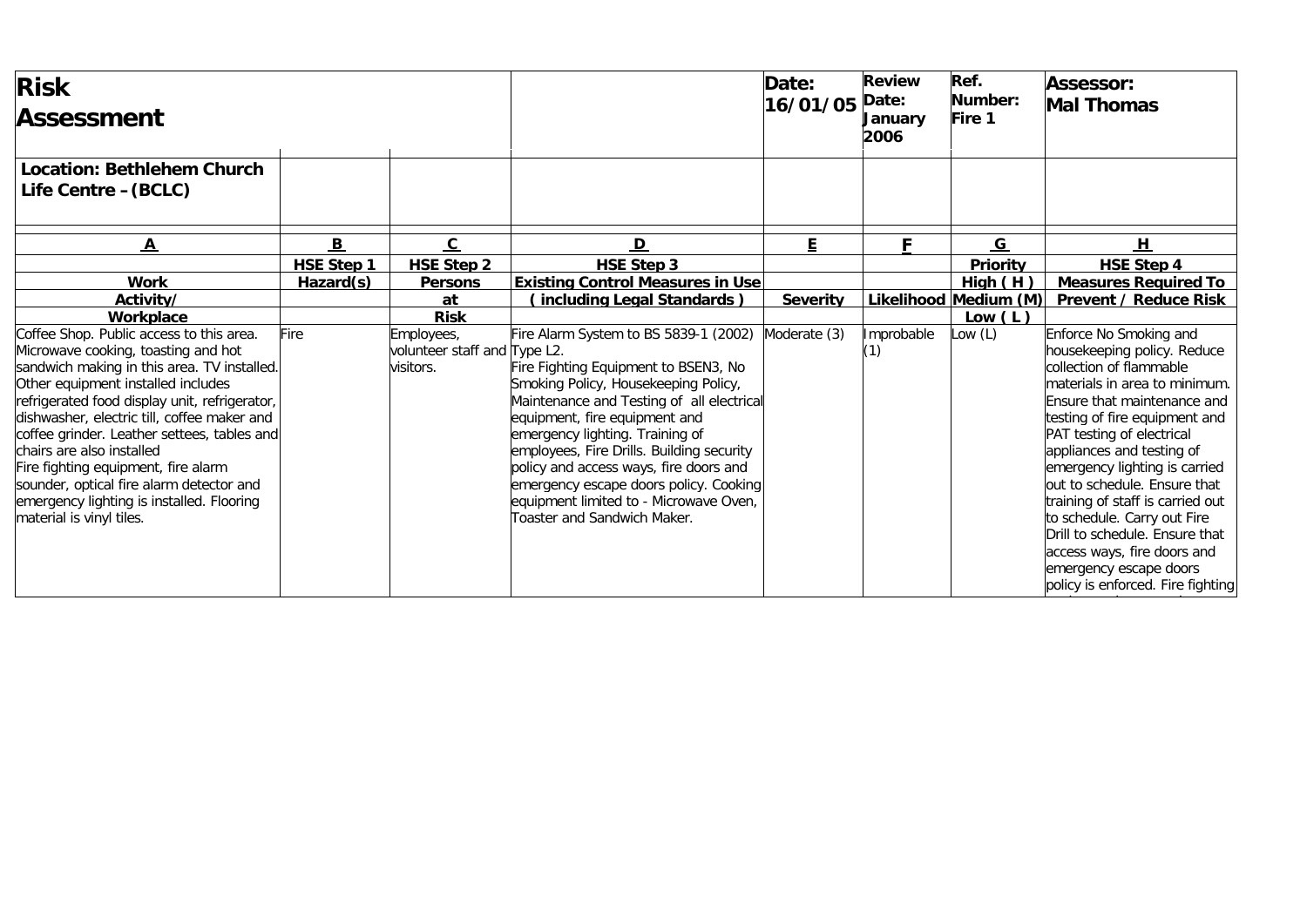| <b>Risk</b><br><b>Assessment</b>                                                                                                                                                                                                                                                                                     |                   |                                                         |                                                                                                                                                                                                                                                                                                                                                                 | Date:<br>16/01/05 | <b>Review</b><br>Date:<br><b>January</b><br>2006 | Ref.<br>Number:<br>Fire 1 | <b>Assessor:</b><br><b>Mal Thomas</b>                                                                                                                                                                                                                                                                                                                                                                                                                                                                           |
|----------------------------------------------------------------------------------------------------------------------------------------------------------------------------------------------------------------------------------------------------------------------------------------------------------------------|-------------------|---------------------------------------------------------|-----------------------------------------------------------------------------------------------------------------------------------------------------------------------------------------------------------------------------------------------------------------------------------------------------------------------------------------------------------------|-------------------|--------------------------------------------------|---------------------------|-----------------------------------------------------------------------------------------------------------------------------------------------------------------------------------------------------------------------------------------------------------------------------------------------------------------------------------------------------------------------------------------------------------------------------------------------------------------------------------------------------------------|
| <b>Location: Bethlehem Church</b><br>Life Centre - (BCLC)                                                                                                                                                                                                                                                            |                   |                                                         |                                                                                                                                                                                                                                                                                                                                                                 |                   |                                                  |                           |                                                                                                                                                                                                                                                                                                                                                                                                                                                                                                                 |
| $\overline{\mathbf{A}}$                                                                                                                                                                                                                                                                                              | $\overline{B}$    | $\overline{c}$                                          | $\mathbf{D}$                                                                                                                                                                                                                                                                                                                                                    | E.                | F                                                | $\overline{G}$            | H                                                                                                                                                                                                                                                                                                                                                                                                                                                                                                               |
|                                                                                                                                                                                                                                                                                                                      | <b>HSE Step 1</b> | <b>HSE Step 2</b>                                       | <b>HSE Step 3</b>                                                                                                                                                                                                                                                                                                                                               |                   |                                                  | <b>Priority</b>           | <b>HSE Step 4</b>                                                                                                                                                                                                                                                                                                                                                                                                                                                                                               |
| <b>Work</b>                                                                                                                                                                                                                                                                                                          | Hazard(s)         | <b>Persons</b>                                          | <b>Existing Control Measures in Use</b>                                                                                                                                                                                                                                                                                                                         |                   |                                                  | High(H)                   | <b>Measures Required To</b>                                                                                                                                                                                                                                                                                                                                                                                                                                                                                     |
| Activity/                                                                                                                                                                                                                                                                                                            |                   | at                                                      | (including Legal Standards)                                                                                                                                                                                                                                                                                                                                     | <b>Severity</b>   |                                                  | Likelihood Medium (M)     | <b>Prevent / Reduce Risk</b>                                                                                                                                                                                                                                                                                                                                                                                                                                                                                    |
| Workplace                                                                                                                                                                                                                                                                                                            |                   | <b>Risk</b>                                             |                                                                                                                                                                                                                                                                                                                                                                 |                   |                                                  | Low $(L)$                 |                                                                                                                                                                                                                                                                                                                                                                                                                                                                                                                 |
| Main Office/Adult Advice Drop-in Centre.<br>This room is accessible to employees,<br>volunteer staff and visitors. Equipment in<br>this room includes computers (3off),<br>printer, book shelves, books and<br>information leaflets and stationary. Desks,<br>table and chairs. Flooring material is vinyl<br>sheet. | Fire              | Employees,<br>volunteer staff and Type L2.<br>visitors. | Fire Alarm System to BS 5839-1 (2002)<br>Fire Fighting Equipment to BSEN3, No<br>Smoking Policy, Housekeeping Policy,<br>Maintenance and Testing of all electrical<br>equipment, fire equipment and<br>emergency lighting. Training of<br>employees, Fire Drills. Building security<br>policy and access ways, fire doors and<br>emergency escape doors policy. | Moderate (3)      | Improbable<br>(1)                                | ow(L)                     | Enforce No Smoking and<br>housekeeping policy. Reduce<br>collection of flammable<br>materials in area to minimum.<br>Ensure that maintenance and<br>testing of fire equipment and<br>PAT testing of electrical<br>appliances and testing of<br>emergency lighting is carried<br>out to schedule. Ensure that<br>training of staff is carried out<br>to schedule. Carry out Fire<br>Drill to schedule. Ensure that<br>access ways, fire doors and<br>emergency escape doors<br>policy is enforced. Fire fighting |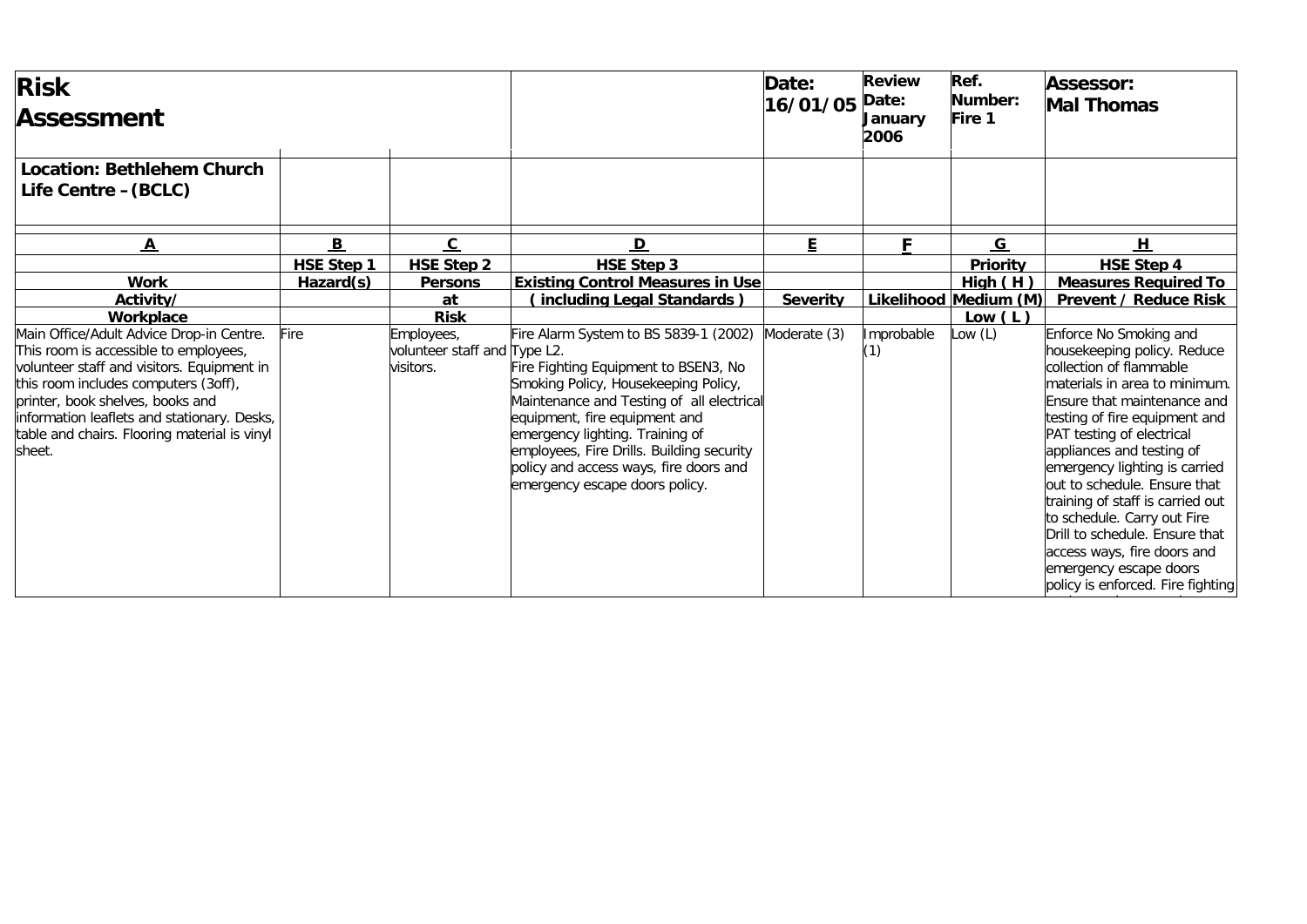| <b>Risk</b><br><b>Assessment</b>                                                                                                                                                                                                                                                                                                                                                                                                                                                                                              |                   |                                                         |                                                                                                                                                                                                                                                                                                                                                                 | Date:<br>16/01/05 | <b>Review</b><br>Date:<br><b>January</b><br>2006 | Ref.<br>Number:<br>Fire 1          | Assessor:<br><b>Mal Thomas</b>                                                                                                                                                                                                                                                                                                                                                                                                                                                                                                                                           |
|-------------------------------------------------------------------------------------------------------------------------------------------------------------------------------------------------------------------------------------------------------------------------------------------------------------------------------------------------------------------------------------------------------------------------------------------------------------------------------------------------------------------------------|-------------------|---------------------------------------------------------|-----------------------------------------------------------------------------------------------------------------------------------------------------------------------------------------------------------------------------------------------------------------------------------------------------------------------------------------------------------------|-------------------|--------------------------------------------------|------------------------------------|--------------------------------------------------------------------------------------------------------------------------------------------------------------------------------------------------------------------------------------------------------------------------------------------------------------------------------------------------------------------------------------------------------------------------------------------------------------------------------------------------------------------------------------------------------------------------|
| <b>Location: Bethlehem Church</b><br>Life Centre - (BCLC)                                                                                                                                                                                                                                                                                                                                                                                                                                                                     |                   |                                                         |                                                                                                                                                                                                                                                                                                                                                                 |                   |                                                  |                                    |                                                                                                                                                                                                                                                                                                                                                                                                                                                                                                                                                                          |
| $\underline{\mathbf{A}}$                                                                                                                                                                                                                                                                                                                                                                                                                                                                                                      | $\mathbf{B}$      | $\overline{c}$                                          | $\mathbf{D}$                                                                                                                                                                                                                                                                                                                                                    | E                 | F                                                | $\overline{G}$                     | H                                                                                                                                                                                                                                                                                                                                                                                                                                                                                                                                                                        |
|                                                                                                                                                                                                                                                                                                                                                                                                                                                                                                                               | <b>HSE Step 1</b> | <b>HSE Step 2</b>                                       | <b>HSE Step 3</b>                                                                                                                                                                                                                                                                                                                                               |                   |                                                  | <b>Priority</b>                    | <b>HSE Step 4</b>                                                                                                                                                                                                                                                                                                                                                                                                                                                                                                                                                        |
| <b>Work</b>                                                                                                                                                                                                                                                                                                                                                                                                                                                                                                                   | Hazard(s)         | <b>Persons</b>                                          | <b>Existing Control Measures in Use</b>                                                                                                                                                                                                                                                                                                                         |                   |                                                  | High(H)                            | <b>Measures Required To</b>                                                                                                                                                                                                                                                                                                                                                                                                                                                                                                                                              |
| Activity/<br>Workplace                                                                                                                                                                                                                                                                                                                                                                                                                                                                                                        |                   | at<br><b>Risk</b>                                       | (including Legal Standards)                                                                                                                                                                                                                                                                                                                                     | <b>Severity</b>   |                                                  | Likelihood Medium (M)<br>Low $(L)$ | <b>Prevent / Reduce Risk</b>                                                                                                                                                                                                                                                                                                                                                                                                                                                                                                                                             |
| Rear Access Corridor and Front and rear<br>Toilets and Staff Shower Room. Public<br>access and disabled access to main hall<br>and rear disabled toilet facilities.<br>Equipment includes vending machine, fire<br>fighting equipment, optical fire alarm<br>detectors (4off) fire alarm point and<br>sounder and emergency lighting.<br>Emergency fire escape and fire doors<br>(4 sets) with magnet latches installed.<br>Disabled toilet emergency alarm. Security<br>cameras (4off). Flooring material is vinyl<br>sheet. | <b>Fire</b>       | Employees,<br>volunteer staff and Type L2.<br>visitors. | Fire Alarm System to BS 5839-1 (2002)<br>Fire Fighting Equipment to BSEN3, No<br>Smoking Policy, Housekeeping Policy,<br>Maintenance and Testing of all electrical<br>equipment, fire equipment and<br>emergency lighting. Training of<br>employees, Fire Drills. Building security<br>policy and access ways, fire doors and<br>emergency escape doors policy. | Moderate (3)      | Improbable<br>(1)                                | .ow (L)                            | Enforce No Smoking and<br>housekeeping policy. Reduce<br>collection of flammable<br>materials in area to minimum.<br>Ensure that maintenance and<br>testing of fire equipment and<br>PAT testing of electrical<br>appliances and testing of<br>emergency lighting is carried<br>out to schedule. Ensure that<br>training of staff is carried out<br>to schedule. Carry out Fire<br>Drill to schedule. Ensure that<br>access ways, fire doors and<br>emergency escape doors<br>policy is enforced. Fire fighting<br>equipment in area to be<br>unobstructed at all times. |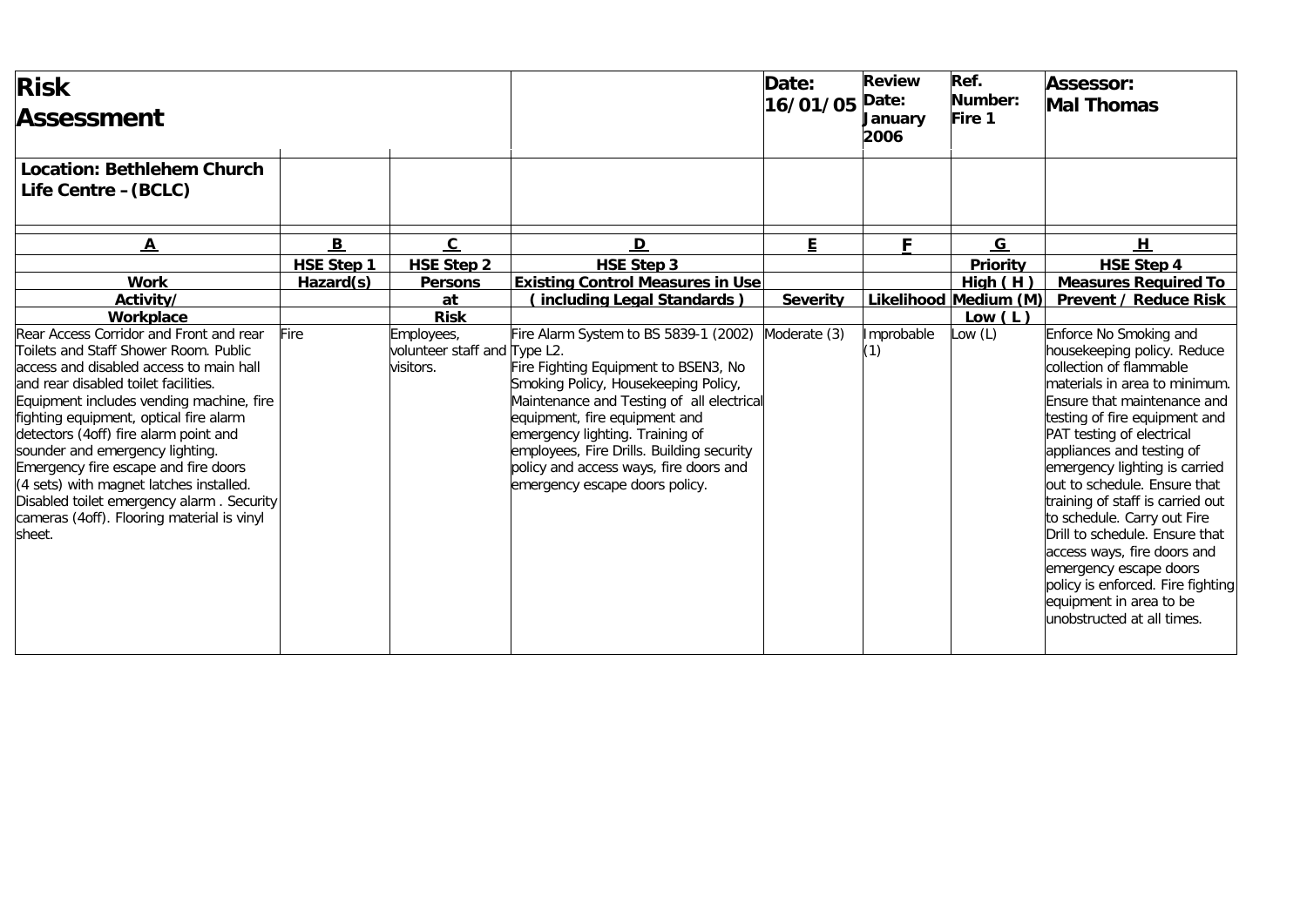| <b>Risk</b><br><b>Assessment</b>                                                                                                                                                                                                                                                                                                                                                                                                                                                                                                                                                                                                                                                               |              |                                   |                                                                                                                                                                                                                                                                                                                                                                                          | Date:<br>16/01/05 | <b>Review</b><br>Date:<br><b>January</b><br>2006 | Ref.<br>Number:<br>Fire 1 | Assessor:<br><b>Mal Thomas</b>                                                                                                                                                                                                                                                                                                                                                                                                                                                                                                                                                                                |
|------------------------------------------------------------------------------------------------------------------------------------------------------------------------------------------------------------------------------------------------------------------------------------------------------------------------------------------------------------------------------------------------------------------------------------------------------------------------------------------------------------------------------------------------------------------------------------------------------------------------------------------------------------------------------------------------|--------------|-----------------------------------|------------------------------------------------------------------------------------------------------------------------------------------------------------------------------------------------------------------------------------------------------------------------------------------------------------------------------------------------------------------------------------------|-------------------|--------------------------------------------------|---------------------------|---------------------------------------------------------------------------------------------------------------------------------------------------------------------------------------------------------------------------------------------------------------------------------------------------------------------------------------------------------------------------------------------------------------------------------------------------------------------------------------------------------------------------------------------------------------------------------------------------------------|
| <b>Location: Bethlehem Church</b><br>Life Centre - (BCLC)                                                                                                                                                                                                                                                                                                                                                                                                                                                                                                                                                                                                                                      |              |                                   |                                                                                                                                                                                                                                                                                                                                                                                          |                   |                                                  |                           |                                                                                                                                                                                                                                                                                                                                                                                                                                                                                                                                                                                                               |
| $\overline{\mathbf{A}}$                                                                                                                                                                                                                                                                                                                                                                                                                                                                                                                                                                                                                                                                        | $\mathbf{B}$ | $\overline{c}$                    | $\mathbf{D}$                                                                                                                                                                                                                                                                                                                                                                             | Ē.                | F                                                | G                         | H                                                                                                                                                                                                                                                                                                                                                                                                                                                                                                                                                                                                             |
|                                                                                                                                                                                                                                                                                                                                                                                                                                                                                                                                                                                                                                                                                                | HSE Step 1   | <b>HSE Step 2</b>                 | <b>HSE Step 3</b>                                                                                                                                                                                                                                                                                                                                                                        |                   |                                                  | Priority                  | <b>HSE Step 4</b>                                                                                                                                                                                                                                                                                                                                                                                                                                                                                                                                                                                             |
| <b>Work</b>                                                                                                                                                                                                                                                                                                                                                                                                                                                                                                                                                                                                                                                                                    | Hazard(s)    | <b>Persons</b>                    | <b>Existing Control Measures in Use</b>                                                                                                                                                                                                                                                                                                                                                  |                   |                                                  | High(H)                   | <b>Measures Required To</b>                                                                                                                                                                                                                                                                                                                                                                                                                                                                                                                                                                                   |
| Activity/                                                                                                                                                                                                                                                                                                                                                                                                                                                                                                                                                                                                                                                                                      |              | at                                | (including Legal Standards)                                                                                                                                                                                                                                                                                                                                                              | <b>Severity</b>   | Likelihood                                       | Medium (M)                | <b>Prevent / Reduce Risk</b>                                                                                                                                                                                                                                                                                                                                                                                                                                                                                                                                                                                  |
| Workplace                                                                                                                                                                                                                                                                                                                                                                                                                                                                                                                                                                                                                                                                                      |              | <b>Risk</b>                       |                                                                                                                                                                                                                                                                                                                                                                                          |                   |                                                  | Low $(L)$                 |                                                                                                                                                                                                                                                                                                                                                                                                                                                                                                                                                                                                               |
| Store Room. Employee and volunteer staff Fire<br>access only to this area. This locked store<br>room is the main store room for the<br>building. This room will store the following<br>types of equipment - sports equipment,<br>chairs, tables, maintenance and cleaning<br>equipment including small quantities of<br>cleaning chemicals and paint, craft<br>materials, children's play equipment, hand<br>and portable tools. The main hall<br>demountable stage is also stored in this<br>area.<br>This room is fitted with optical fire alarm<br>detectors (3off).<br>Electrical equipment includes 3 phase<br>sewage pumping station control point.<br>Flooring material is felt carpet. |              | Employees and<br>volunteer staff. | Fire Alarm System to BS 5839-1 (2002)<br>Type L <sub>2</sub> .<br>Fire Fighting Equipment to BSEN3, No<br>Smoking Policy, Housekeeping Policy,<br>Maintenance and Testing of all electrical<br>equipment, fire equipment and<br>emergency lighting. Training of<br>employees, Fire Drills. Building security<br>policy and access ways, fire doors and<br>emergency escape doors policy. | High $(4)$        | Improbable<br>(1)                                | ow(L)                     | Enforce No Smoking and<br>housekeeping policy. Reduce<br>collection of flammable<br>materials in area to minimum.<br>Ensure that maintenance and<br>testing of fire equipment and<br>PAT testing of electrical<br>appliances and testing of<br>emergency lighting is carried<br>out to schedule. Ensure that<br>training of staff is carried out<br>to schedule. Carry out Fire<br>Drill to schedule. Ensure that<br>access ways, fire doors and<br>emergency escape doors<br>policy is enforced. Steel<br>Cupboard to be used for<br>storage of small quantities of<br>flammable materials such as<br>paint. |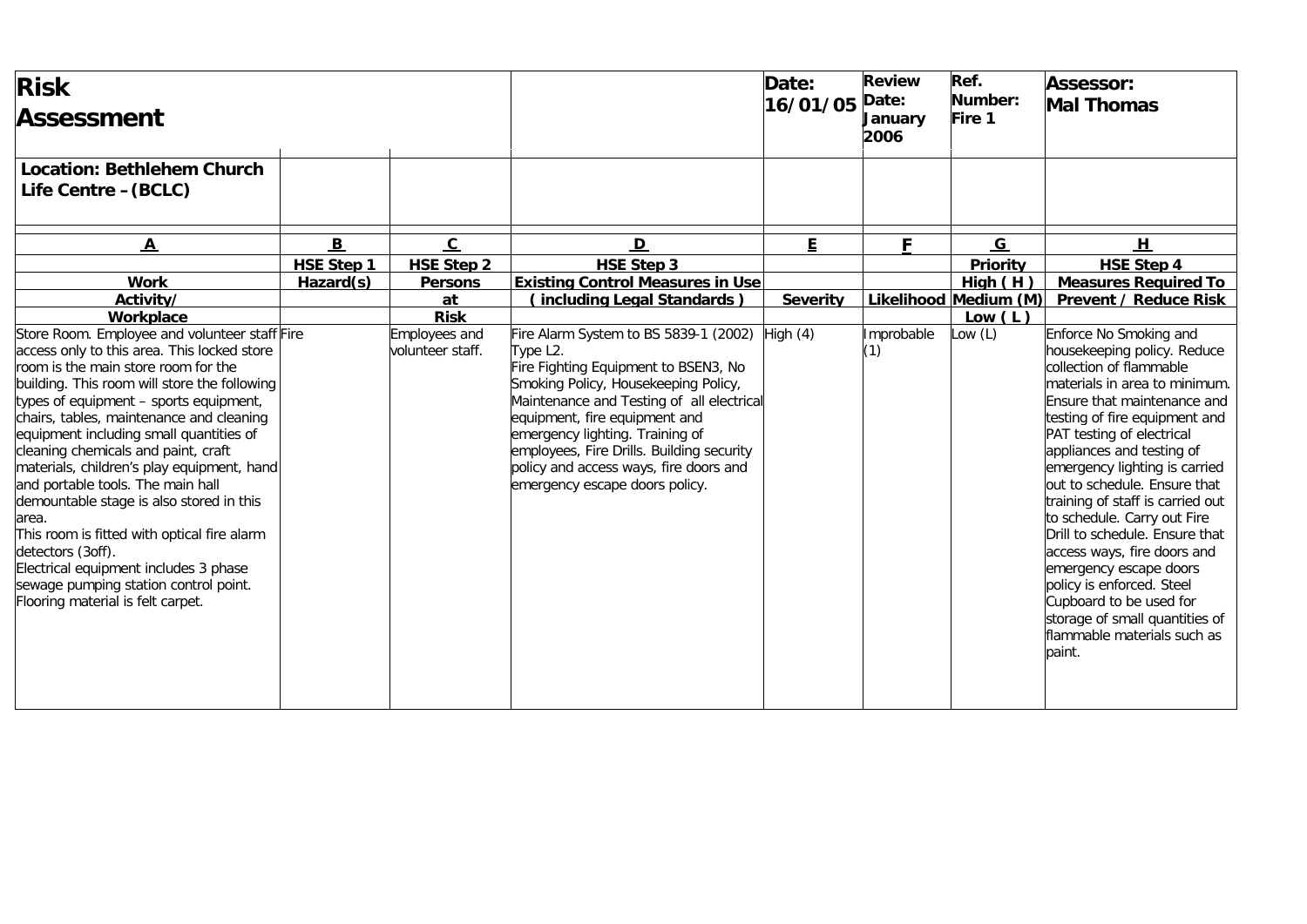| <b>Risk</b><br><b>Assessment</b>                                                                                                                                                                                                                                                                                                                                                                                                                                   |                   |                                                        |                                                                                                                                                                                                                                                                                                                                      | Date:<br>16/01/05 | <b>Review</b><br>Date:<br>January<br>2006 | Ref.<br>Number:<br>Fire 1 | <b>Assessor:</b><br><b>Mal Thomas</b>                                                                                                                                                                                                                                                                                                                                                                                                                                                                                                                                                                      |
|--------------------------------------------------------------------------------------------------------------------------------------------------------------------------------------------------------------------------------------------------------------------------------------------------------------------------------------------------------------------------------------------------------------------------------------------------------------------|-------------------|--------------------------------------------------------|--------------------------------------------------------------------------------------------------------------------------------------------------------------------------------------------------------------------------------------------------------------------------------------------------------------------------------------|-------------------|-------------------------------------------|---------------------------|------------------------------------------------------------------------------------------------------------------------------------------------------------------------------------------------------------------------------------------------------------------------------------------------------------------------------------------------------------------------------------------------------------------------------------------------------------------------------------------------------------------------------------------------------------------------------------------------------------|
| <b>Location: Bethlehem Church</b><br>Life Centre - (BCLC)                                                                                                                                                                                                                                                                                                                                                                                                          |                   |                                                        |                                                                                                                                                                                                                                                                                                                                      |                   |                                           |                           |                                                                                                                                                                                                                                                                                                                                                                                                                                                                                                                                                                                                            |
| $\underline{\mathbf{A}}$                                                                                                                                                                                                                                                                                                                                                                                                                                           | $\overline{B}$    | $\overline{c}$                                         | $\overline{\mathsf{D}}$                                                                                                                                                                                                                                                                                                              | E                 | F                                         | $\overline{G}$            | <u>ਮ</u>                                                                                                                                                                                                                                                                                                                                                                                                                                                                                                                                                                                                   |
|                                                                                                                                                                                                                                                                                                                                                                                                                                                                    | <b>HSE Step 1</b> | <b>HSE Step 2</b>                                      | <b>HSE Step 3</b>                                                                                                                                                                                                                                                                                                                    |                   |                                           | Priority                  | <b>HSE Step 4</b>                                                                                                                                                                                                                                                                                                                                                                                                                                                                                                                                                                                          |
| <b>Work</b>                                                                                                                                                                                                                                                                                                                                                                                                                                                        | Hazard(s)         | <b>Persons</b>                                         | <b>Existing Control Measures in Use</b>                                                                                                                                                                                                                                                                                              |                   |                                           | High(H)                   | <b>Measures Required To</b>                                                                                                                                                                                                                                                                                                                                                                                                                                                                                                                                                                                |
| Activity/                                                                                                                                                                                                                                                                                                                                                                                                                                                          |                   | at                                                     | (including Legal Standards)                                                                                                                                                                                                                                                                                                          | <b>Severity</b>   |                                           | Likelihood Medium (M)     | <b>Prevent / Reduce Risk</b>                                                                                                                                                                                                                                                                                                                                                                                                                                                                                                                                                                               |
| Workplace<br>Kitchen. This locked room is the main<br>kitchen for the building. This room is<br>accessible to employees and volunteer<br>staff only. The equipment in this kitchen<br>includes - electric/gas cooker, microwave<br>oven, freezers/refrigeratos, hot water<br>boiler, heat detecting fire alarm detector,<br>fire fighting equipment and emergency<br>lighting equipment. Gas fired central<br>heating boiler.<br>Flooring material is vinyl sheet. | Fire              | <b>Risk</b><br><b>Employees and</b><br>volunteer staff | Fire Alarm System to BS 5839-1 (2002)<br>Type L <sub>2</sub> .<br>Fire Fighting Equipment to BSEN3, No<br>Smoking Policy, Housekeeping Policy,<br>Maintenance and Testing of Fire<br>Equipment. Training of employees, Fire<br>Drills. Building Security Policy and access<br>ways, fire doors and emergency escape<br>doors policy. | High $(4)$        | Unlikely (2)                              | Low $(L)$<br>Medium (M)   | Enforce No Smoking and<br>housekeeping policy. Reduce<br>collecting of flammable<br>materials in area to minimum.<br>Ensure that maintenance and<br>testing of fire equipment and<br>PAT testing of electrical<br>appliances and testing of<br>emergency lighting is carried<br>out to schedule. Ensure that<br>training of staff is carried out<br>to schedule. Carry out Fire<br>Drill to schedule. Ensure that<br>Access ways, fire doors and<br>emergency escape doors<br>policy is enforced. Fire fighting<br>equipment in area to be<br>unobstructed at all times.<br>Central heating boiler and gas |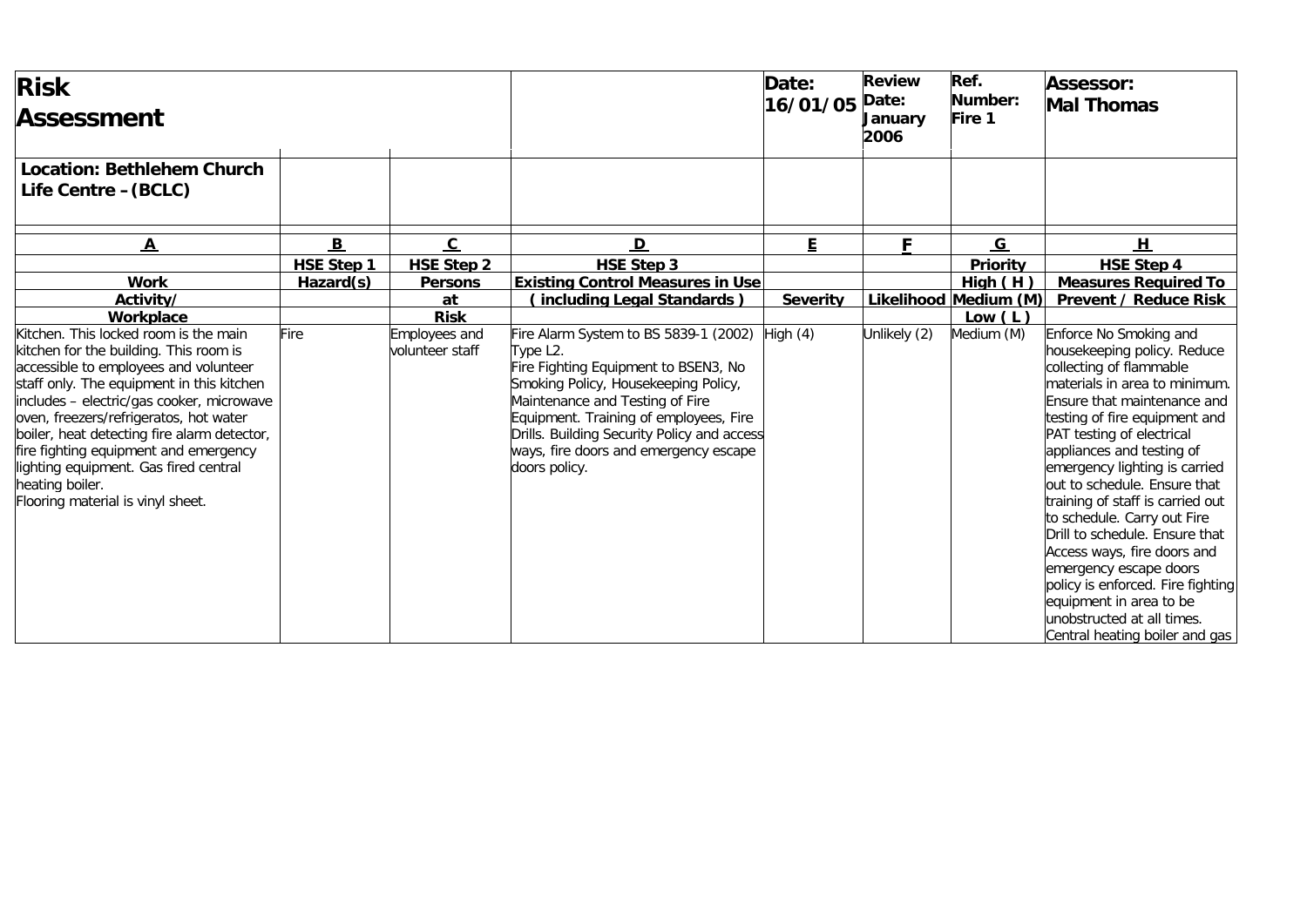| <b>Risk</b><br><b>Assessment</b>                                                                                                                                                                                                                                                                                                                                                                                                                                                                                                                                                                                                                                                                           |                                |                                                         |                                                                                                                                                                                                                                                                                                             | Date:<br>16/01/05 | <b>Review</b><br>Date:<br>January<br>2006 | Ref.<br>Number:<br>Fire 1 | <b>Assessor:</b><br><b>Mal Thomas</b>                                                                                                                                                                                                                                                                                                                                                                                                                                                                                                                                    |
|------------------------------------------------------------------------------------------------------------------------------------------------------------------------------------------------------------------------------------------------------------------------------------------------------------------------------------------------------------------------------------------------------------------------------------------------------------------------------------------------------------------------------------------------------------------------------------------------------------------------------------------------------------------------------------------------------------|--------------------------------|---------------------------------------------------------|-------------------------------------------------------------------------------------------------------------------------------------------------------------------------------------------------------------------------------------------------------------------------------------------------------------|-------------------|-------------------------------------------|---------------------------|--------------------------------------------------------------------------------------------------------------------------------------------------------------------------------------------------------------------------------------------------------------------------------------------------------------------------------------------------------------------------------------------------------------------------------------------------------------------------------------------------------------------------------------------------------------------------|
| <b>Location: Bethlehem Church</b><br>Life Centre - (BCLC)                                                                                                                                                                                                                                                                                                                                                                                                                                                                                                                                                                                                                                                  |                                |                                                         |                                                                                                                                                                                                                                                                                                             |                   |                                           |                           |                                                                                                                                                                                                                                                                                                                                                                                                                                                                                                                                                                          |
| $\underline{\mathbf{A}}$                                                                                                                                                                                                                                                                                                                                                                                                                                                                                                                                                                                                                                                                                   | B                              | $\overline{c}$                                          | $\mathbf{D}$                                                                                                                                                                                                                                                                                                | E.                | F                                         | $\overline{G}$            | H                                                                                                                                                                                                                                                                                                                                                                                                                                                                                                                                                                        |
| <b>Work</b>                                                                                                                                                                                                                                                                                                                                                                                                                                                                                                                                                                                                                                                                                                | <b>HSE Step 1</b><br>Hazard(s) | <b>HSE Step 2</b><br><b>Persons</b>                     | <b>HSE Step 3</b><br><b>Existing Control Measures in Use</b>                                                                                                                                                                                                                                                |                   |                                           | Priority<br>High(H)       | <b>HSE Step 4</b><br><b>Measures Required To</b>                                                                                                                                                                                                                                                                                                                                                                                                                                                                                                                         |
| Activity/                                                                                                                                                                                                                                                                                                                                                                                                                                                                                                                                                                                                                                                                                                  |                                | at                                                      | (including Legal Standards)                                                                                                                                                                                                                                                                                 | <b>Severity</b>   |                                           | Likelihood Medium (M)     | <b>Prevent / Reduce Risk</b>                                                                                                                                                                                                                                                                                                                                                                                                                                                                                                                                             |
| Workplace                                                                                                                                                                                                                                                                                                                                                                                                                                                                                                                                                                                                                                                                                                  |                                | <b>Risk</b>                                             |                                                                                                                                                                                                                                                                                                             |                   |                                           | Low $(L)$                 |                                                                                                                                                                                                                                                                                                                                                                                                                                                                                                                                                                          |
| Children's Room. This room is accessible<br>to employees, volunteer staff and visitors.<br>Equipment in this room includes - Desks,<br>tables and chairs.<br>Children's play equipment,<br>Flooring material is felt carpet.<br>Storage area in this room will store tables<br>and chairs and ladders. This room will be<br>used as a children's crèche, playschool<br>etc. and will contain children's craft<br>equipment including paper and paints<br>(water based). Equipment also includes<br>optical fire detectors (2off), alarm sounder<br>and fire alarm point, security camera,<br>emergency escape door and fire doors.<br>Emergency lighting and fire fighting<br>equipment is also installed. | Fire                           | Employees,<br>volunteer staff and Type L2.<br>visitors. | Fire Alarm System to BS 5839-1 (2002)<br>Fire Fighting Equipment to BSEN3, No<br>Smoking Policy, Housekeeping Policy,<br>Maintenance and Testing of Fire<br>Equipment. Training of employees, Fire<br>Drills. Building Security Policy and access<br>ways, fire doors and emergency escape<br>doors policy. | Moderate (3)      | Improbable<br>(1)                         | Low $(L)$                 | Enforce No Smoking and<br>housekeeping policy. Reduce<br>collecting of flammable<br>materials in area to minimum.<br>Ensure that maintenance and<br>testing of fire equipment and<br>PAT testing of electrical<br>appliances and testing of<br>emergency lighting is carried<br>out to schedule. Ensure that<br>training of staff is carried out<br>to schedule. Carry out Fire<br>Drill to schedule. Ensure that<br>Access ways, fire doors and<br>emergency escape doors<br>policy is enforced. Fire fighting<br>equipment in area to be<br>unobstructed at all times. |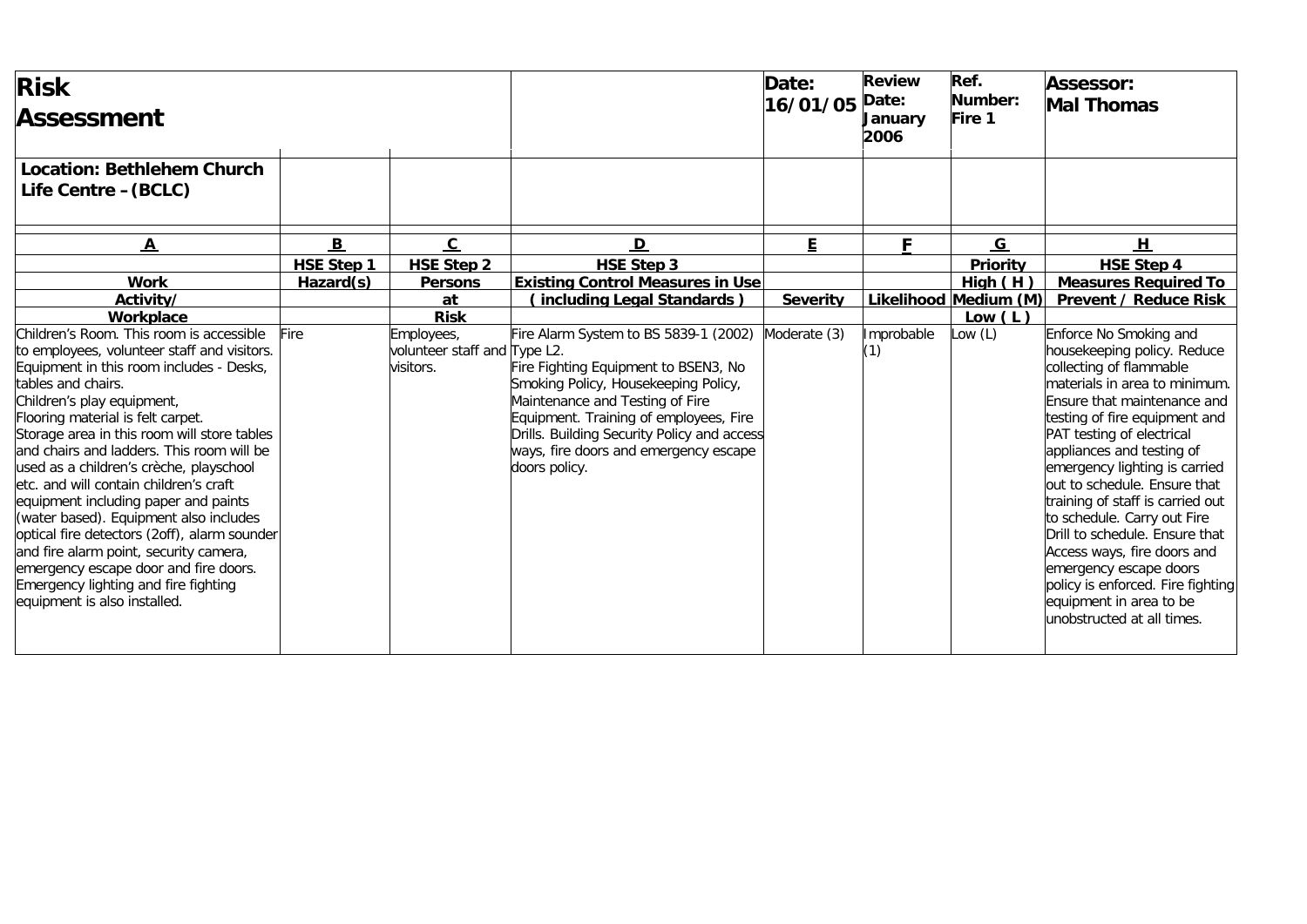| <b>Risk</b><br><b>Assessment</b>                                                                                                                                                                                                                                                                                                                                                                                                                                                                                                                                                                                                                                                                                                                                                                                                                                                                                                                                       |                   |                                                        |                                                                                                                                                                                                                                                                                                             | Date:<br>16/01/05 | <b>Review</b><br>Date:<br>January<br>2006 | Ref.<br>Number:<br>Fire 1 | Assessor:<br><b>Mal Thomas</b>                                                                                                                                                                                                                                                                                                                                                                                                                                                                                                                                           |
|------------------------------------------------------------------------------------------------------------------------------------------------------------------------------------------------------------------------------------------------------------------------------------------------------------------------------------------------------------------------------------------------------------------------------------------------------------------------------------------------------------------------------------------------------------------------------------------------------------------------------------------------------------------------------------------------------------------------------------------------------------------------------------------------------------------------------------------------------------------------------------------------------------------------------------------------------------------------|-------------------|--------------------------------------------------------|-------------------------------------------------------------------------------------------------------------------------------------------------------------------------------------------------------------------------------------------------------------------------------------------------------------|-------------------|-------------------------------------------|---------------------------|--------------------------------------------------------------------------------------------------------------------------------------------------------------------------------------------------------------------------------------------------------------------------------------------------------------------------------------------------------------------------------------------------------------------------------------------------------------------------------------------------------------------------------------------------------------------------|
| <b>Location: Bethlehem Church</b><br>Life Centre - (BCLC)                                                                                                                                                                                                                                                                                                                                                                                                                                                                                                                                                                                                                                                                                                                                                                                                                                                                                                              |                   |                                                        |                                                                                                                                                                                                                                                                                                             |                   |                                           |                           |                                                                                                                                                                                                                                                                                                                                                                                                                                                                                                                                                                          |
| $\mathbf{A}$                                                                                                                                                                                                                                                                                                                                                                                                                                                                                                                                                                                                                                                                                                                                                                                                                                                                                                                                                           | B                 | $\overline{c}$                                         | $\mathbf D$                                                                                                                                                                                                                                                                                                 | E                 | F                                         | $\overline{G}$            | H                                                                                                                                                                                                                                                                                                                                                                                                                                                                                                                                                                        |
|                                                                                                                                                                                                                                                                                                                                                                                                                                                                                                                                                                                                                                                                                                                                                                                                                                                                                                                                                                        | <b>HSE Step 1</b> | <b>HSE Step 2</b>                                      | <b>HSE Step 3</b>                                                                                                                                                                                                                                                                                           |                   |                                           | Priority                  | <b>HSE Step 4</b>                                                                                                                                                                                                                                                                                                                                                                                                                                                                                                                                                        |
| <b>Work</b>                                                                                                                                                                                                                                                                                                                                                                                                                                                                                                                                                                                                                                                                                                                                                                                                                                                                                                                                                            | Hazard(s)         | <b>Persons</b>                                         | <b>Existing Control Measures in Use</b>                                                                                                                                                                                                                                                                     |                   |                                           | High(H)                   | <b>Measures Required To</b>                                                                                                                                                                                                                                                                                                                                                                                                                                                                                                                                              |
| Activity/                                                                                                                                                                                                                                                                                                                                                                                                                                                                                                                                                                                                                                                                                                                                                                                                                                                                                                                                                              |                   | at                                                     | (including Legal Standards)                                                                                                                                                                                                                                                                                 | <b>Severity</b>   |                                           | Likelihood Medium (M)     | <b>Prevent / Reduce Risk</b>                                                                                                                                                                                                                                                                                                                                                                                                                                                                                                                                             |
| Workplace                                                                                                                                                                                                                                                                                                                                                                                                                                                                                                                                                                                                                                                                                                                                                                                                                                                                                                                                                              |                   | <b>Risk</b>                                            |                                                                                                                                                                                                                                                                                                             |                   |                                           | Low $(L)$                 |                                                                                                                                                                                                                                                                                                                                                                                                                                                                                                                                                                          |
| Rear 1 <sup>st</sup> Floor Board Room. This room is<br>accessible to employees, volunteer staff<br>and visitors. Equipment in this room<br>includes - Tables and chairs.<br>Flooring material is carpet.<br>Storage area in this room will store books<br>and leaflets. This room will be used as a<br>meeting room for up to 40 persons.<br>Equipment includes optical fire detectors<br>(1off), alarm sounder and fire alarm point<br>emergency escape door and fire doors.<br>Emergency lighting and fire fighting<br>equipment is also installed. An office is<br>accessed from this meeting room. This<br>room will contain a table and comfortable<br>chairs and a pc. The flooring is carpet.<br>Emergency lighting is provided in this<br>room. Emergency escape from this room<br>is via emergency access stairway through<br>the Family Fitness Centre and outside rear<br>access stairs and also through the Board<br>Room and internal rear access stairs. | Fire              | Employees,<br>volunteer staff and Type L2.<br>visitors | Fire Alarm System to BS 5839-1 (2002)<br>Fire Fighting Equipment to BSEN3, No<br>Smoking Policy, Housekeeping Policy,<br>Maintenance and Testing of Fire<br>Equipment. Training of employees, Fire<br>Drills. Building Security Policy and access<br>ways, fire doors and emergency escape<br>doors policy. | Moderate (3)      | Improbable<br>(1)                         | low(L)                    | Enforce No Smoking and<br>housekeeping policy. Reduce<br>collecting of flammable<br>materials in area to minimum.<br>Ensure that maintenance and<br>testing of fire equipment and<br>PAT testing of electrical<br>appliances and testing of<br>emergency lighting is carried<br>out to schedule. Ensure that<br>training of staff is carried out<br>to schedule. Carry out Fire<br>Drill to schedule. Ensure that<br>Access ways, fire doors and<br>emergency escape doors<br>policy is enforced. Fire fighting<br>equipment in area to be<br>unobstructed at all times. |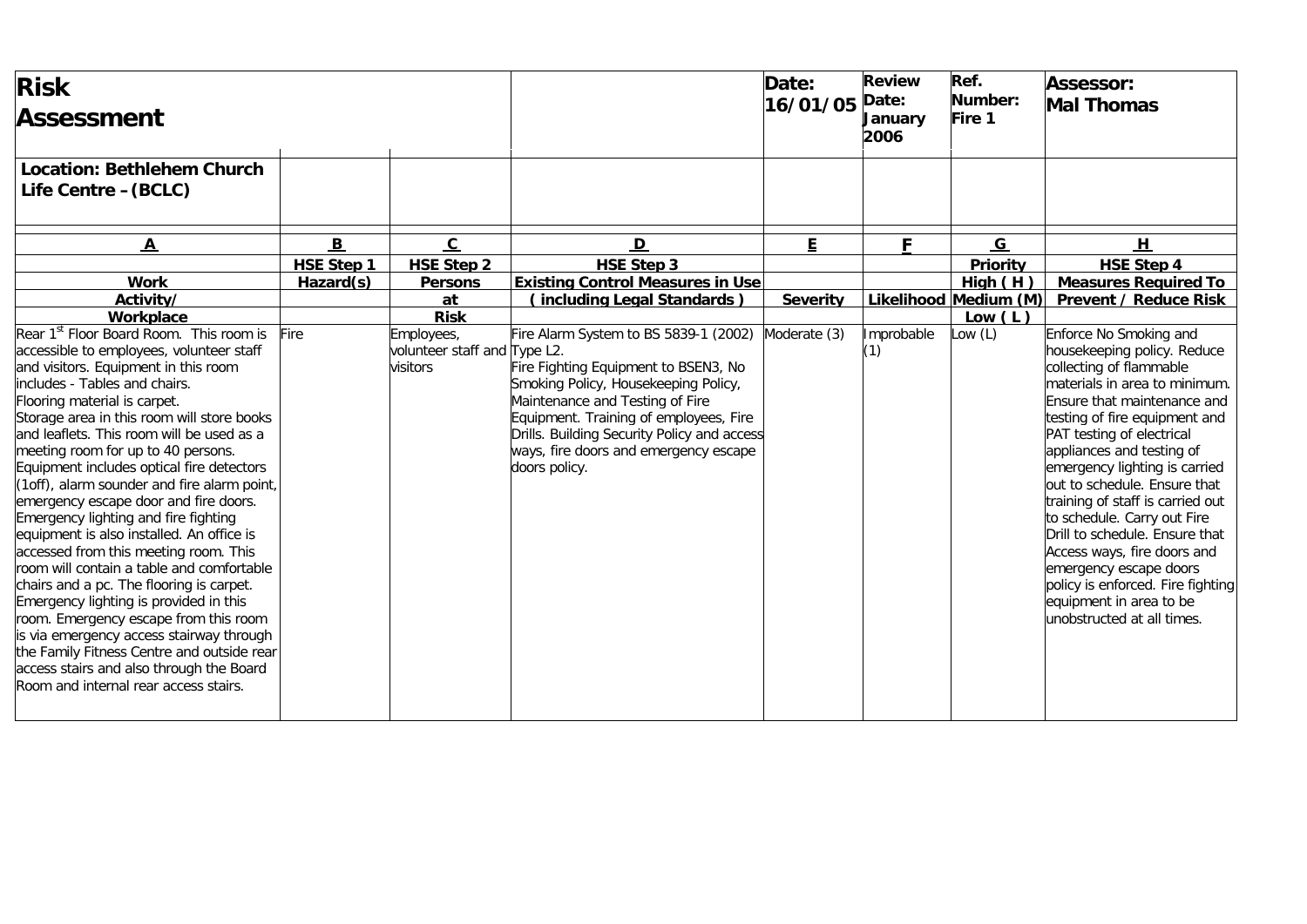| <b>Risk</b><br>Assessment                                                                                                                                                                                                                                                                                                                                                                                                                                                                                                                                                         |                          |                                         |                                                                                                                                                                                                                                                                                                                                     | Date:<br>16/01/05 | <b>Review</b><br>Date:<br><b>January</b><br>2006 | Ref.<br>Number:<br>Fire 1 | Assessor:<br><b>Mal Thomas</b>                                                                                                                                                                                                                                                                                                                                                                                                                                                                    |
|-----------------------------------------------------------------------------------------------------------------------------------------------------------------------------------------------------------------------------------------------------------------------------------------------------------------------------------------------------------------------------------------------------------------------------------------------------------------------------------------------------------------------------------------------------------------------------------|--------------------------|-----------------------------------------|-------------------------------------------------------------------------------------------------------------------------------------------------------------------------------------------------------------------------------------------------------------------------------------------------------------------------------------|-------------------|--------------------------------------------------|---------------------------|---------------------------------------------------------------------------------------------------------------------------------------------------------------------------------------------------------------------------------------------------------------------------------------------------------------------------------------------------------------------------------------------------------------------------------------------------------------------------------------------------|
| Location: Bethlehem Church<br>Life Centre - (BCLC)                                                                                                                                                                                                                                                                                                                                                                                                                                                                                                                                |                          |                                         |                                                                                                                                                                                                                                                                                                                                     |                   |                                                  |                           |                                                                                                                                                                                                                                                                                                                                                                                                                                                                                                   |
| $\overline{\mathbf{A}}$                                                                                                                                                                                                                                                                                                                                                                                                                                                                                                                                                           | $\underline{\mathbf{B}}$ | $\overline{c}$                          | $\overline{\mathsf{D}}$                                                                                                                                                                                                                                                                                                             | E.                | F                                                | $\underline{G}$           | H                                                                                                                                                                                                                                                                                                                                                                                                                                                                                                 |
|                                                                                                                                                                                                                                                                                                                                                                                                                                                                                                                                                                                   | <b>HSE Step 1</b>        | <b>HSE Step 2</b>                       | <b>HSE Step 3</b>                                                                                                                                                                                                                                                                                                                   |                   |                                                  | Priority                  | <b>HSE Step 4</b>                                                                                                                                                                                                                                                                                                                                                                                                                                                                                 |
| <b>Work</b>                                                                                                                                                                                                                                                                                                                                                                                                                                                                                                                                                                       | Hazard(s)                | <b>Persons</b>                          | <b>Existing Control Measures in Use</b>                                                                                                                                                                                                                                                                                             |                   |                                                  | High(H)                   | <b>Measures Required To</b>                                                                                                                                                                                                                                                                                                                                                                                                                                                                       |
| Activity/                                                                                                                                                                                                                                                                                                                                                                                                                                                                                                                                                                         |                          | at                                      | (including Legal Standards)                                                                                                                                                                                                                                                                                                         | <b>Severity</b>   |                                                  | Likelihood Medium (M)     | <b>Prevent / Reduce Risk</b>                                                                                                                                                                                                                                                                                                                                                                                                                                                                      |
| Workplace                                                                                                                                                                                                                                                                                                                                                                                                                                                                                                                                                                         |                          | <b>Risk</b>                             |                                                                                                                                                                                                                                                                                                                                     |                   |                                                  | Low $(L)$                 |                                                                                                                                                                                                                                                                                                                                                                                                                                                                                                   |
| Rear 1 <sup>st</sup> Floor Office (1off). This room is<br>accessible to employees, volunteer staff<br>only. Equipment in this room includes -<br>Office desk and chair and pc<br>Flooring material is carpet.<br>Storage area in this room will store books<br>and leaflets. Equipment includes optical<br>fire detectors (1off) and fire door.<br>Emergency lighting is also installed.<br>Emergency escape from this room is via<br>emergency access internal stairway in the<br>adjacent meeting room to the rear of the<br>building and the rear access external<br>stairway. | <b>Fire</b>              | <b>Employees and</b><br>volunteer staff | ire Alarm System to BS 5839-1 (2002)<br>Type L <sub>2</sub> .<br>Fire Fighting Equipment to BSEN3, No<br>Smoking Policy, Housekeeping Policy,<br>Maintenance and Testing of Fire<br>Equipment. Training of employees, Fire<br>Drills. Building Security Policy and access<br>ways, fire doors and emergency escape<br>doors policy. | Moderate (3)      | Improbable<br>(1)                                | low(L)                    | Enforce No Smoking and<br>housekeeping policy. Reduce<br>collecting of flammable<br>materials in area to minimum.<br>Ensure that maintenance and<br>testing of fire equipment and<br>PAT testing of electrical<br>appliances and testing of<br>emergency lighting is carried<br>out to schedule. Ensure that<br>training of staff is carried out<br>to schedule. Carry out Fire<br>Drill to schedule. Ensure that<br>Access ways, fire doors and<br>emergency escape doors<br>policy is enforced. |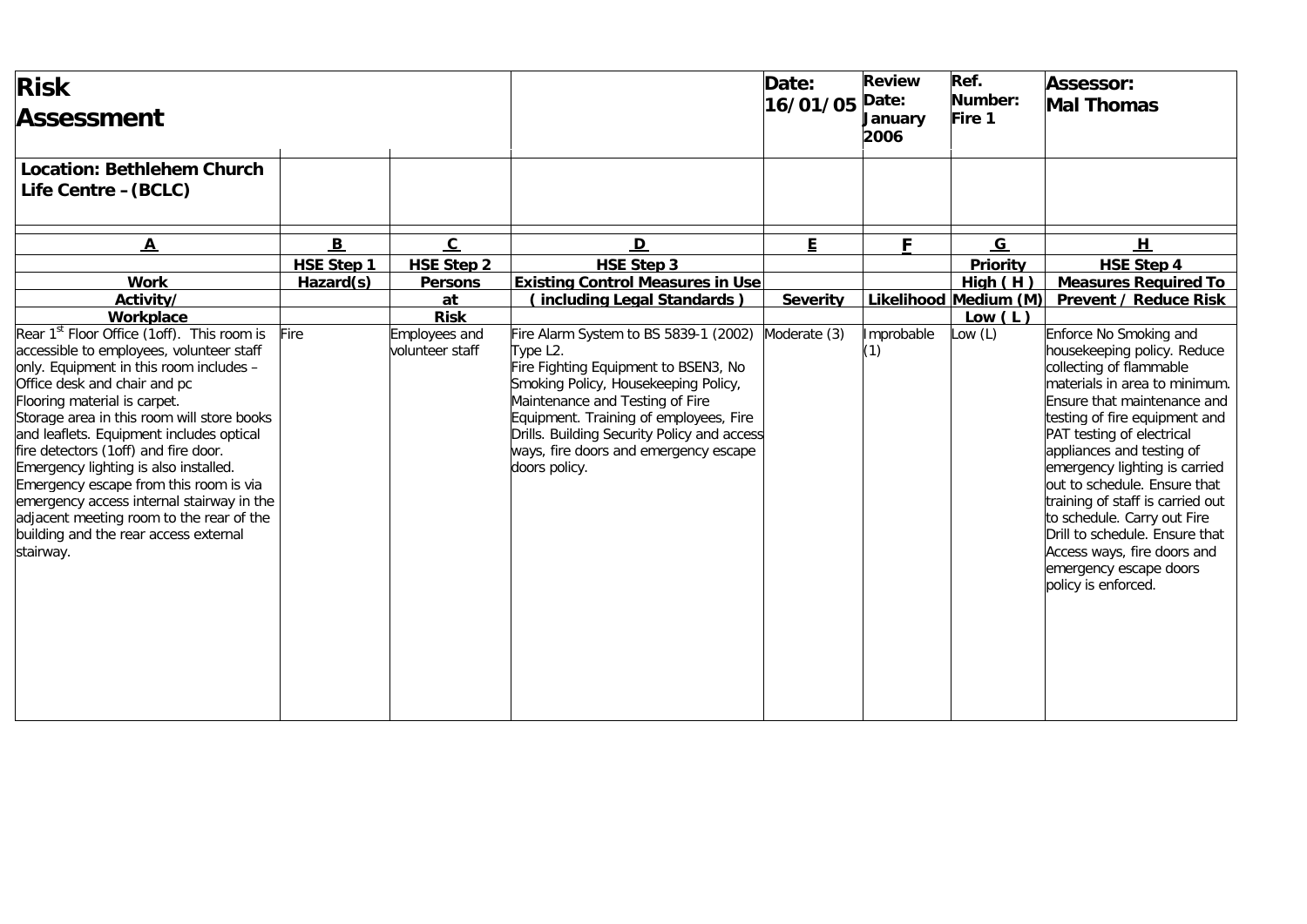| <b>Risk</b><br><b>Assessment</b>                                                                                                                                                                                                                                                                                                                                                                                                                                                                                                                                                                                                                                                                                                                                                                                                                                                                                                                                                                                                  |                   |                                                        |                                                                                                                                                                                                                                                                                                             | Date:<br>16/01/05 | <b>Review</b><br>Date:<br><b>January</b><br>2006 | Ref.<br>Number:<br>Fire 1 | <b>Assessor:</b><br><b>Mal Thomas</b>                                                                                                                                                                                                                                                                                                                                                                                                                                                                                                                                                                                                         |
|-----------------------------------------------------------------------------------------------------------------------------------------------------------------------------------------------------------------------------------------------------------------------------------------------------------------------------------------------------------------------------------------------------------------------------------------------------------------------------------------------------------------------------------------------------------------------------------------------------------------------------------------------------------------------------------------------------------------------------------------------------------------------------------------------------------------------------------------------------------------------------------------------------------------------------------------------------------------------------------------------------------------------------------|-------------------|--------------------------------------------------------|-------------------------------------------------------------------------------------------------------------------------------------------------------------------------------------------------------------------------------------------------------------------------------------------------------------|-------------------|--------------------------------------------------|---------------------------|-----------------------------------------------------------------------------------------------------------------------------------------------------------------------------------------------------------------------------------------------------------------------------------------------------------------------------------------------------------------------------------------------------------------------------------------------------------------------------------------------------------------------------------------------------------------------------------------------------------------------------------------------|
| <b>Location: Bethlehem Church</b><br>Life Centre - (BCLC)                                                                                                                                                                                                                                                                                                                                                                                                                                                                                                                                                                                                                                                                                                                                                                                                                                                                                                                                                                         |                   |                                                        |                                                                                                                                                                                                                                                                                                             |                   |                                                  |                           |                                                                                                                                                                                                                                                                                                                                                                                                                                                                                                                                                                                                                                               |
| $\mathbf{A}$                                                                                                                                                                                                                                                                                                                                                                                                                                                                                                                                                                                                                                                                                                                                                                                                                                                                                                                                                                                                                      | B                 | $\overline{c}$                                         | $\mathbf{D}$                                                                                                                                                                                                                                                                                                | E                 | F                                                | G                         | H                                                                                                                                                                                                                                                                                                                                                                                                                                                                                                                                                                                                                                             |
|                                                                                                                                                                                                                                                                                                                                                                                                                                                                                                                                                                                                                                                                                                                                                                                                                                                                                                                                                                                                                                   | <b>HSE Step 1</b> |                                                        |                                                                                                                                                                                                                                                                                                             |                   |                                                  |                           |                                                                                                                                                                                                                                                                                                                                                                                                                                                                                                                                                                                                                                               |
| <b>Work</b>                                                                                                                                                                                                                                                                                                                                                                                                                                                                                                                                                                                                                                                                                                                                                                                                                                                                                                                                                                                                                       | Hazard(s)         | <b>HSE Step 2</b>                                      | <b>HSE Step 3</b><br><b>Existing Control Measures in Use</b>                                                                                                                                                                                                                                                |                   |                                                  | Priority<br>High(H)       | <b>HSE Step 4</b><br><b>Measures Required To</b>                                                                                                                                                                                                                                                                                                                                                                                                                                                                                                                                                                                              |
| Activity/                                                                                                                                                                                                                                                                                                                                                                                                                                                                                                                                                                                                                                                                                                                                                                                                                                                                                                                                                                                                                         |                   | <b>Persons</b><br>at                                   | (including Legal Standards)                                                                                                                                                                                                                                                                                 | <b>Severity</b>   |                                                  | Likelihood Medium (M)     | <b>Prevent / Reduce Risk</b>                                                                                                                                                                                                                                                                                                                                                                                                                                                                                                                                                                                                                  |
| Workplace                                                                                                                                                                                                                                                                                                                                                                                                                                                                                                                                                                                                                                                                                                                                                                                                                                                                                                                                                                                                                         |                   | <b>Risk</b>                                            |                                                                                                                                                                                                                                                                                                             |                   |                                                  | Low $(L)$                 |                                                                                                                                                                                                                                                                                                                                                                                                                                                                                                                                                                                                                                               |
| Main Hall. This room is accessible to<br>employees, volunteer staff and visitors.<br>Equipment in this room will include, at<br>different occasions, tables and chairs,<br>sports equipment of various types,<br>demountable wooden stage, sound and<br>visual presentation equipment and stage<br>lighting equipment.<br>Flooring material is specialist sports<br>flooring (Pulastic 2000 polyurethane)<br>Storage area off this room will store audio<br>and visual electrical equipment and<br>musical instruments. This store room also<br>houses the main electrical distribution<br>equipment. This room will be used as a<br>meeting/conference room for up to 300<br>persons but also, when cleared of other<br>equipment be used as a sports hall.<br>Equipment includes optical fire detectors<br>(6off), alarm sounders (2off) and fire<br>alarm points (2off), emergency escape<br>doors and fire doors. Emergency lighting<br>is also installed. Gas fired radiant heating<br>is installed at the 5.5 metre height. | Fire              | Employees,<br>volunteer staff and Type L2.<br>visitors | Fire Alarm System to BS 5839-1 (2002)<br>Fire Fighting Equipment to BSEN3, No<br>Smoking Policy, Housekeeping Policy,<br>Maintenance and Testing of Fire<br>Equipment. Training of employees, Fire<br>Drills. Building Security Policy and access<br>ways, fire doors and emergency escape<br>doors policy. | Moderate (3)      | Improbable<br>(1)                                | ow(L)                     | Enforce No Smoking and<br>housekeeping policy. Reduce<br>collecting of flammable<br>materials in area to minimum.<br>Ensure that maintenance and<br>testing of fire equipment and<br>PAT testing of electrical<br>appliances and testing of<br>emergency lighting is carried<br>out to schedule. Ensure that<br>training of staff is carried out<br>to schedule. Carry out Fire<br>Drill to schedule. Ensure that<br>Access ways, fire doors and<br>emergency escape doors<br>policy is enforced. Fire fighting<br>equipment in area to be<br>unobstructed at all times.<br>Gas radiant heating<br>maintenance is carried out to<br>schedule. |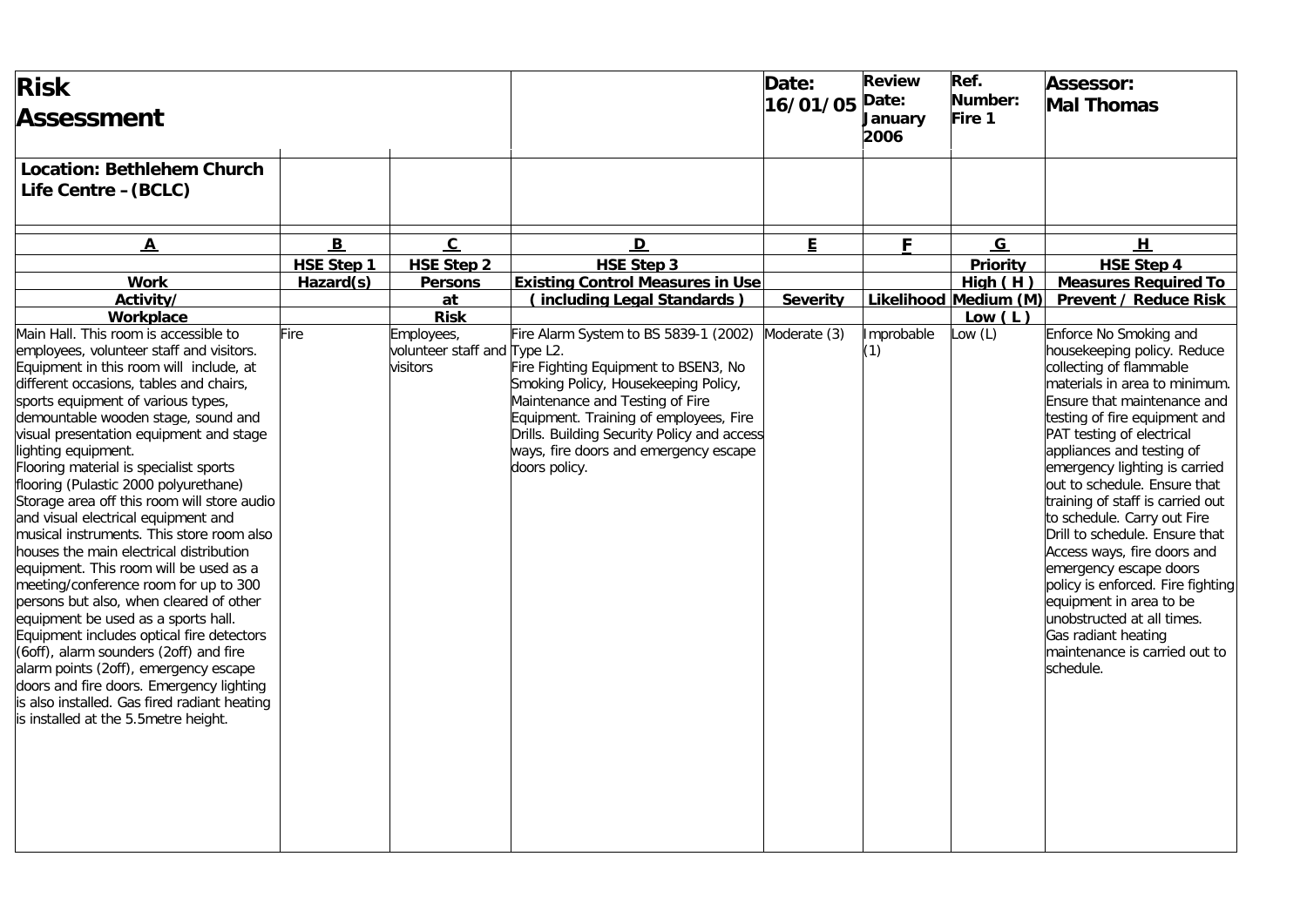| <b>Risk</b><br><b>Assessment</b>                                                                                                                                                                                                                                                                                                                                                                                                                                                                                                                                                                                                                                                                                                                                                                                                                                                |                   |                                                        |                                                                                                                                                                                                                                                                                                             | Date:<br>16/01/05 | <b>Review</b><br>Date:<br>January<br>2006 | Ref.<br>Number:<br>Fire 1 | <b>Assessor:</b><br><b>Mal Thomas</b>                                                                                                                                                                                                                                                                                                                                                                                                                                                                                                                                                                                                            |
|---------------------------------------------------------------------------------------------------------------------------------------------------------------------------------------------------------------------------------------------------------------------------------------------------------------------------------------------------------------------------------------------------------------------------------------------------------------------------------------------------------------------------------------------------------------------------------------------------------------------------------------------------------------------------------------------------------------------------------------------------------------------------------------------------------------------------------------------------------------------------------|-------------------|--------------------------------------------------------|-------------------------------------------------------------------------------------------------------------------------------------------------------------------------------------------------------------------------------------------------------------------------------------------------------------|-------------------|-------------------------------------------|---------------------------|--------------------------------------------------------------------------------------------------------------------------------------------------------------------------------------------------------------------------------------------------------------------------------------------------------------------------------------------------------------------------------------------------------------------------------------------------------------------------------------------------------------------------------------------------------------------------------------------------------------------------------------------------|
| <b>Location: Bethlehem Church</b><br>Life Centre - (BCLC)                                                                                                                                                                                                                                                                                                                                                                                                                                                                                                                                                                                                                                                                                                                                                                                                                       |                   |                                                        |                                                                                                                                                                                                                                                                                                             |                   |                                           |                           |                                                                                                                                                                                                                                                                                                                                                                                                                                                                                                                                                                                                                                                  |
| $\overline{\mathbf{A}}$                                                                                                                                                                                                                                                                                                                                                                                                                                                                                                                                                                                                                                                                                                                                                                                                                                                         | B                 | $\overline{c}$                                         | D                                                                                                                                                                                                                                                                                                           | E                 | F                                         | G                         | 旦                                                                                                                                                                                                                                                                                                                                                                                                                                                                                                                                                                                                                                                |
|                                                                                                                                                                                                                                                                                                                                                                                                                                                                                                                                                                                                                                                                                                                                                                                                                                                                                 | <b>HSE Step 1</b> | <b>HSE Step 2</b>                                      | <b>HSE Step 3</b>                                                                                                                                                                                                                                                                                           |                   |                                           | Priority                  | <b>HSE Step 4</b>                                                                                                                                                                                                                                                                                                                                                                                                                                                                                                                                                                                                                                |
| <b>Work</b>                                                                                                                                                                                                                                                                                                                                                                                                                                                                                                                                                                                                                                                                                                                                                                                                                                                                     | Hazard(s)         | <b>Persons</b>                                         | <b>Existing Control Measures in Use</b>                                                                                                                                                                                                                                                                     |                   |                                           | High(H)                   | <b>Measures Required To</b>                                                                                                                                                                                                                                                                                                                                                                                                                                                                                                                                                                                                                      |
| Activity/                                                                                                                                                                                                                                                                                                                                                                                                                                                                                                                                                                                                                                                                                                                                                                                                                                                                       |                   | at                                                     | (including Legal Standards)                                                                                                                                                                                                                                                                                 | <b>Severity</b>   |                                           | Likelihood Medium (M)     | <b>Prevent / Reduce Risk</b>                                                                                                                                                                                                                                                                                                                                                                                                                                                                                                                                                                                                                     |
| Workplace                                                                                                                                                                                                                                                                                                                                                                                                                                                                                                                                                                                                                                                                                                                                                                                                                                                                       |                   | <b>Risk</b>                                            |                                                                                                                                                                                                                                                                                                             |                   |                                           | Low $(L)$                 |                                                                                                                                                                                                                                                                                                                                                                                                                                                                                                                                                                                                                                                  |
| Front 1 <sup>st</sup> Floor Training Room. This room is Fire<br>accessible to employees, volunteer staff<br>and visitors. Equipment in this room will<br>include, at different occasions, tables and<br>chairs, computer equipment, craft<br>equipment including industrial sewing<br>machine, sound and visual presentation<br>equipment and stage lighting equipment.<br>This room will be used as a<br>training/meeting/conference room for up<br>to 20 persons. Equipment includes a hot<br>water boiler (tea making station) and<br>storage cupboards for craft materials etc.<br>A gas fired central heating boiler is also<br>installed in this room. Optical fire<br>detectors (1off), alarm sounders (1off),<br>fire door, security camera and emergency<br>lighting is also installed.<br>Emergency escape is via the single<br>stairway to the foyer/reception area. |                   | Employees,<br>volunteer staff and Type L2.<br>visitors | Fire Alarm System to BS 5839-1 (2002)<br>Fire Fighting Equipment to BSEN3, No<br>Smoking Policy, Housekeeping Policy,<br>Maintenance and Testing of Fire<br>Equipment. Training of employees, Fire<br>Drills. Building Security Policy and access<br>ways, fire doors and emergency escape<br>doors policy. | High $(4)$        | Unlikely (2)                              | Medium (M)                | Enforce No Smoking and<br>housekeeping policy. Reduce<br>collecting of flammable<br>materials in area to minimum.<br>Ensure that maintenance and<br>testing of fire equipment and<br>PAT testing of electrical<br>appliances and testing of<br>emergency lighting is carried<br>out to schedule. Ensure that<br>training of staff is carried out<br>to schedule. Carry out Fire<br>Drill to schedule. Ensure that<br>Access ways, fire doors and<br>emergency escape doors<br>policy is enforced. Fire fighting<br>equipment in area to be<br>unobstructed at all times.<br>Central heating boiler<br>maintenance is carried out to<br>schedule. |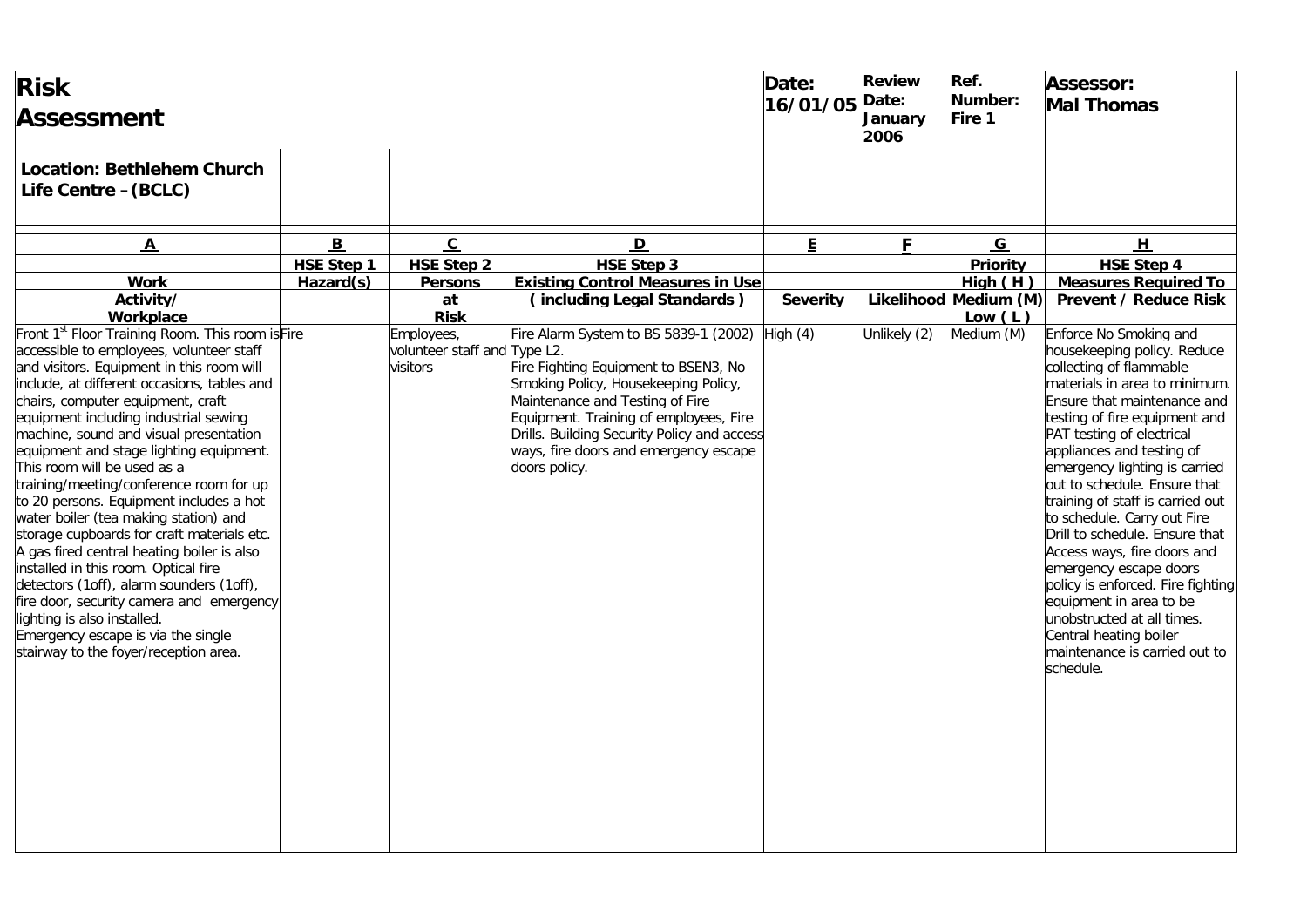| <b>Risk</b><br><b>Assessment</b>                                                                                                                                                                                                                                                                                                                                                                                                                                                                                                                                                                                                                                                                                                                                                            |                   |                                                        |                                                                                                                                                                                                                                                                                                             | Date:<br>16/01/05 | <b>Review</b><br>Date:<br>January<br>2006 | Ref.<br>Number:<br>Fire 1 | <b>Assessor:</b><br><b>Mal Thomas</b>                                                                                                                                                                                                                                                                                                                                                                                                                                                                                                                                    |
|---------------------------------------------------------------------------------------------------------------------------------------------------------------------------------------------------------------------------------------------------------------------------------------------------------------------------------------------------------------------------------------------------------------------------------------------------------------------------------------------------------------------------------------------------------------------------------------------------------------------------------------------------------------------------------------------------------------------------------------------------------------------------------------------|-------------------|--------------------------------------------------------|-------------------------------------------------------------------------------------------------------------------------------------------------------------------------------------------------------------------------------------------------------------------------------------------------------------|-------------------|-------------------------------------------|---------------------------|--------------------------------------------------------------------------------------------------------------------------------------------------------------------------------------------------------------------------------------------------------------------------------------------------------------------------------------------------------------------------------------------------------------------------------------------------------------------------------------------------------------------------------------------------------------------------|
| <b>Location: Bethlehem Church</b><br>Life Centre - (BCLC)                                                                                                                                                                                                                                                                                                                                                                                                                                                                                                                                                                                                                                                                                                                                   |                   |                                                        |                                                                                                                                                                                                                                                                                                             |                   |                                           |                           |                                                                                                                                                                                                                                                                                                                                                                                                                                                                                                                                                                          |
| $\overline{\mathbf{A}}$                                                                                                                                                                                                                                                                                                                                                                                                                                                                                                                                                                                                                                                                                                                                                                     | B                 | $\overline{c}$                                         | $\mathbf{D}$                                                                                                                                                                                                                                                                                                | E.                | F                                         | G                         | H                                                                                                                                                                                                                                                                                                                                                                                                                                                                                                                                                                        |
|                                                                                                                                                                                                                                                                                                                                                                                                                                                                                                                                                                                                                                                                                                                                                                                             | <b>HSE Step 1</b> | <b>HSE Step 2</b>                                      | <b>HSE Step 3</b>                                                                                                                                                                                                                                                                                           |                   |                                           | Priority                  | <b>HSE Step 4</b>                                                                                                                                                                                                                                                                                                                                                                                                                                                                                                                                                        |
| <b>Work</b>                                                                                                                                                                                                                                                                                                                                                                                                                                                                                                                                                                                                                                                                                                                                                                                 | Hazard(s)         | <b>Persons</b>                                         | <b>Existing Control Measures in Use</b>                                                                                                                                                                                                                                                                     |                   |                                           | High(H)                   | <b>Measures Required To</b>                                                                                                                                                                                                                                                                                                                                                                                                                                                                                                                                              |
| Activity/                                                                                                                                                                                                                                                                                                                                                                                                                                                                                                                                                                                                                                                                                                                                                                                   |                   | at                                                     | (including Legal Standards)                                                                                                                                                                                                                                                                                 | <b>Severity</b>   |                                           | Likelihood Medium (M)     | <b>Prevent / Reduce Risk</b>                                                                                                                                                                                                                                                                                                                                                                                                                                                                                                                                             |
| Workplace                                                                                                                                                                                                                                                                                                                                                                                                                                                                                                                                                                                                                                                                                                                                                                                   |                   | <b>Risk</b>                                            |                                                                                                                                                                                                                                                                                                             |                   |                                           | Low $(L)$                 |                                                                                                                                                                                                                                                                                                                                                                                                                                                                                                                                                                          |
| Front 1st Floor Youth/Children's Drop - in<br>Centre. This room is accessible to<br>employees, volunteer staff and visitors.<br>Equipment in this room will include, at<br>different occasions, tables and chairs,<br>computer equipment, craft equipment,<br>play stations, TV, table games and juke<br>box. This room will be used as a meeting<br>room for up to 20 children/young persons.<br>Equipment includes storage cupboards for<br>craft materials etc. Optical fire detectors<br>(1off), alarm sounders (1off), fire door,<br>security cameras (2off) and emergency<br>lighting is also installed.<br>This room has 3off upholstered settees<br>and comfortable chairs. Flooring is vinyl<br>sheet. Emergency escape is via the single<br>stairway to the foyer/reception area. | Fire              | Employees,<br>volunteer staff and Type L2.<br>visitors | Fire Alarm System to BS 5839-1 (2002)<br>Fire Fighting Equipment to BSEN3, No<br>Smoking Policy, Housekeeping Policy,<br>Maintenance and Testing of Fire<br>Equipment. Training of employees, Fire<br>Drills. Building Security Policy and access<br>ways, fire doors and emergency escape<br>doors policy. | $(High)$ (4)      | Unlikely (2)                              | Medium (M)                | Enforce No Smoking and<br>housekeeping policy. Reduce<br>collecting of flammable<br>materials in area to minimum.<br>Ensure that maintenance and<br>testing of fire equipment and<br>PAT testing of electrical<br>appliances and testing of<br>emergency lighting is carried<br>out to schedule. Ensure that<br>training of staff is carried out<br>to schedule. Carry out Fire<br>Drill to schedule. Ensure that<br>Access ways, fire doors and<br>emergency escape doors<br>policy is enforced. Fire fighting<br>equipment in area to be<br>unobstructed at all times. |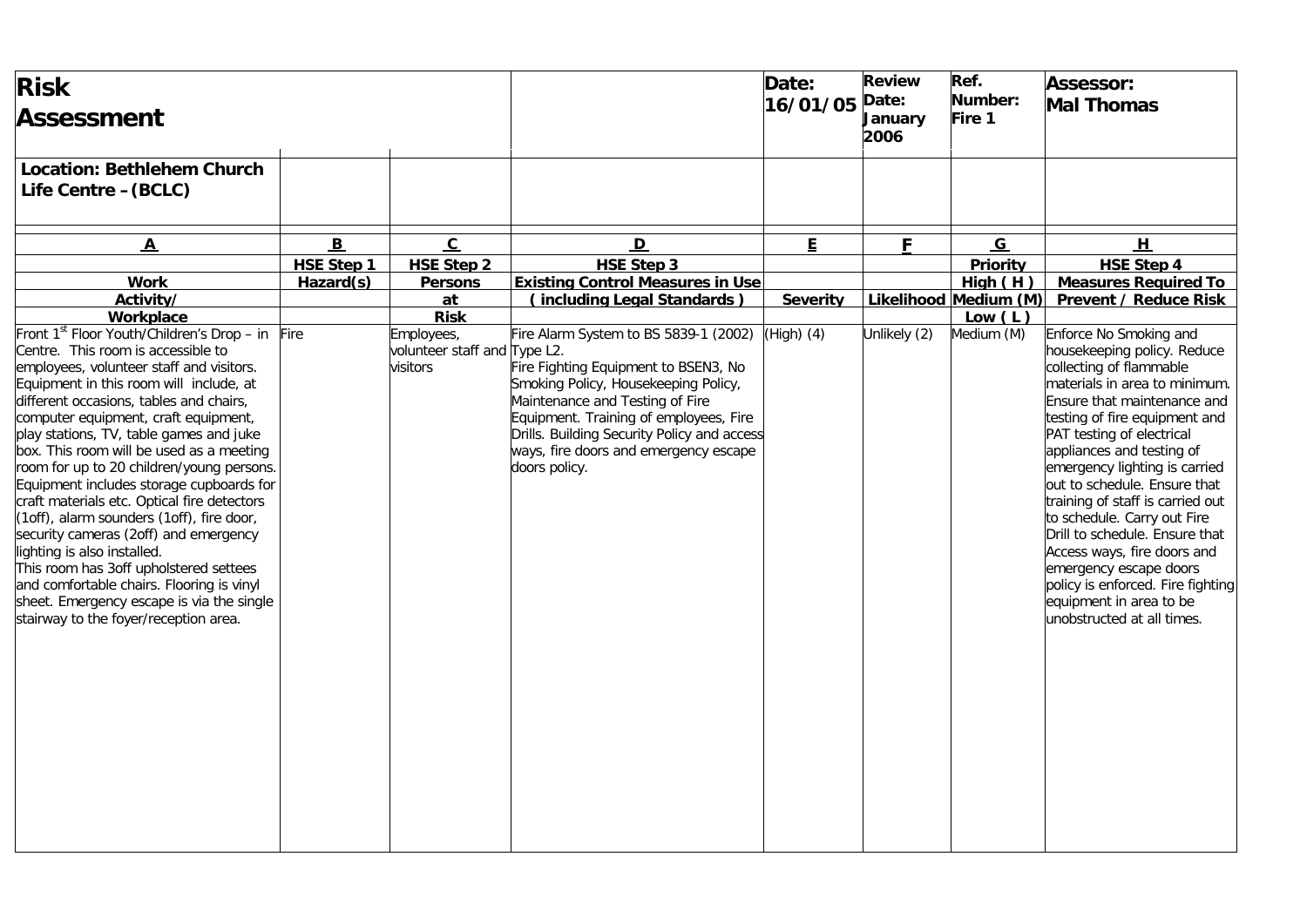| <b>Risk</b><br><b>Assessment</b>                                                                                                                                                                                                                                                                                                                                                                                                                                                                                                                                                                                                                                                                                                                      |                          |                               |                                                                                                                                                                                                                                                                                                                         | Date:<br>16/01/05 | <b>Review</b><br>Date:<br><b>January</b><br>2006 | Ref.<br>Number:<br>Fire 1 | <b>Assessor:</b><br><b>Mal Thomas</b>                                                                                                                                                                                                                                                                                                                                                                                                                                                                                                                                    |
|-------------------------------------------------------------------------------------------------------------------------------------------------------------------------------------------------------------------------------------------------------------------------------------------------------------------------------------------------------------------------------------------------------------------------------------------------------------------------------------------------------------------------------------------------------------------------------------------------------------------------------------------------------------------------------------------------------------------------------------------------------|--------------------------|-------------------------------|-------------------------------------------------------------------------------------------------------------------------------------------------------------------------------------------------------------------------------------------------------------------------------------------------------------------------|-------------------|--------------------------------------------------|---------------------------|--------------------------------------------------------------------------------------------------------------------------------------------------------------------------------------------------------------------------------------------------------------------------------------------------------------------------------------------------------------------------------------------------------------------------------------------------------------------------------------------------------------------------------------------------------------------------|
| <b>Location: Bethlehem Church</b><br>Life Centre - (BCLC)                                                                                                                                                                                                                                                                                                                                                                                                                                                                                                                                                                                                                                                                                             |                          |                               |                                                                                                                                                                                                                                                                                                                         |                   |                                                  |                           |                                                                                                                                                                                                                                                                                                                                                                                                                                                                                                                                                                          |
| $\overline{\mathbf{A}}$                                                                                                                                                                                                                                                                                                                                                                                                                                                                                                                                                                                                                                                                                                                               | $\underline{\mathbf{B}}$ | $\overline{c}$                | $\mathbf{D}$                                                                                                                                                                                                                                                                                                            | E.                | F                                                | $\underline{G}$           | H                                                                                                                                                                                                                                                                                                                                                                                                                                                                                                                                                                        |
|                                                                                                                                                                                                                                                                                                                                                                                                                                                                                                                                                                                                                                                                                                                                                       | <b>HSE Step 1</b>        | <b>HSE Step 2</b>             | <b>HSE Step 3</b>                                                                                                                                                                                                                                                                                                       |                   |                                                  | <b>Priority</b>           | <b>HSE Step 4</b>                                                                                                                                                                                                                                                                                                                                                                                                                                                                                                                                                        |
| <b>Work</b>                                                                                                                                                                                                                                                                                                                                                                                                                                                                                                                                                                                                                                                                                                                                           | Hazard(s)                | <b>Persons</b>                | <b>Existing Control Measures in Use</b>                                                                                                                                                                                                                                                                                 |                   |                                                  | High(H)                   | <b>Measures Required To</b>                                                                                                                                                                                                                                                                                                                                                                                                                                                                                                                                              |
| Activity/                                                                                                                                                                                                                                                                                                                                                                                                                                                                                                                                                                                                                                                                                                                                             |                          | at                            | (including Legal Standards)                                                                                                                                                                                                                                                                                             | <b>Severity</b>   |                                                  | Likelihood Medium (M)     | <b>Prevent / Reduce Risk</b>                                                                                                                                                                                                                                                                                                                                                                                                                                                                                                                                             |
| Workplace                                                                                                                                                                                                                                                                                                                                                                                                                                                                                                                                                                                                                                                                                                                                             |                          | <b>Risk</b>                   |                                                                                                                                                                                                                                                                                                                         |                   |                                                  | Low $(L)$                 |                                                                                                                                                                                                                                                                                                                                                                                                                                                                                                                                                                          |
| Front 1 <sup>st</sup> Floor Office. This room is<br>accessible to employees and volunteer<br>staff only. Equipment in this room will<br>include, desks and chairs, computer<br>equipment, TV monitor, projector,<br>photocopier, printers, networking<br>equipment and telephones, security<br>camera equipment and mains/battery<br>power supply. This room will be used for<br>up to 4 persons Equipment includes<br>storage cupboards for stationary and a<br>steel safe box for money and documents.<br>Optical fire detectors (1off), fire door,<br>security cameras (1off) and emergency<br>lighting is also installed.<br>Flooring is anti static carpet tiles.<br>Emergency escape is via the single<br>stairway to the foyer/reception area. | Fire                     | Employees,<br>volunteer staff | Fire Alarm System to BS 5839-1 (2002)<br>Type L2.<br>Fire Fighting Equipment to BSEN3, No<br>Smoking Policy, Housekeeping Policy,<br>Maintenance and Testing of Fire<br>Equipment. Training of employees, Fire<br>Drills. Building Security Policy and access<br>ways, fire doors and emergency escape<br>doors policy. | High $(4)$        | Improbable<br>(1)                                | Low (L)                   | Enforce No Smoking and<br>housekeeping policy. Reduce<br>collecting of flammable<br>materials in area to minimum.<br>Ensure that maintenance and<br>testing of fire equipment and<br>PAT testing of electrical<br>appliances and testing of<br>emergency lighting is carried<br>out to schedule. Ensure that<br>training of staff is carried out<br>to schedule. Carry out Fire<br>Drill to schedule. Ensure that<br>Access ways, fire doors and<br>emergency escape doors<br>policy is enforced. Fire fighting<br>equipment in area to be<br>unobstructed at all times. |